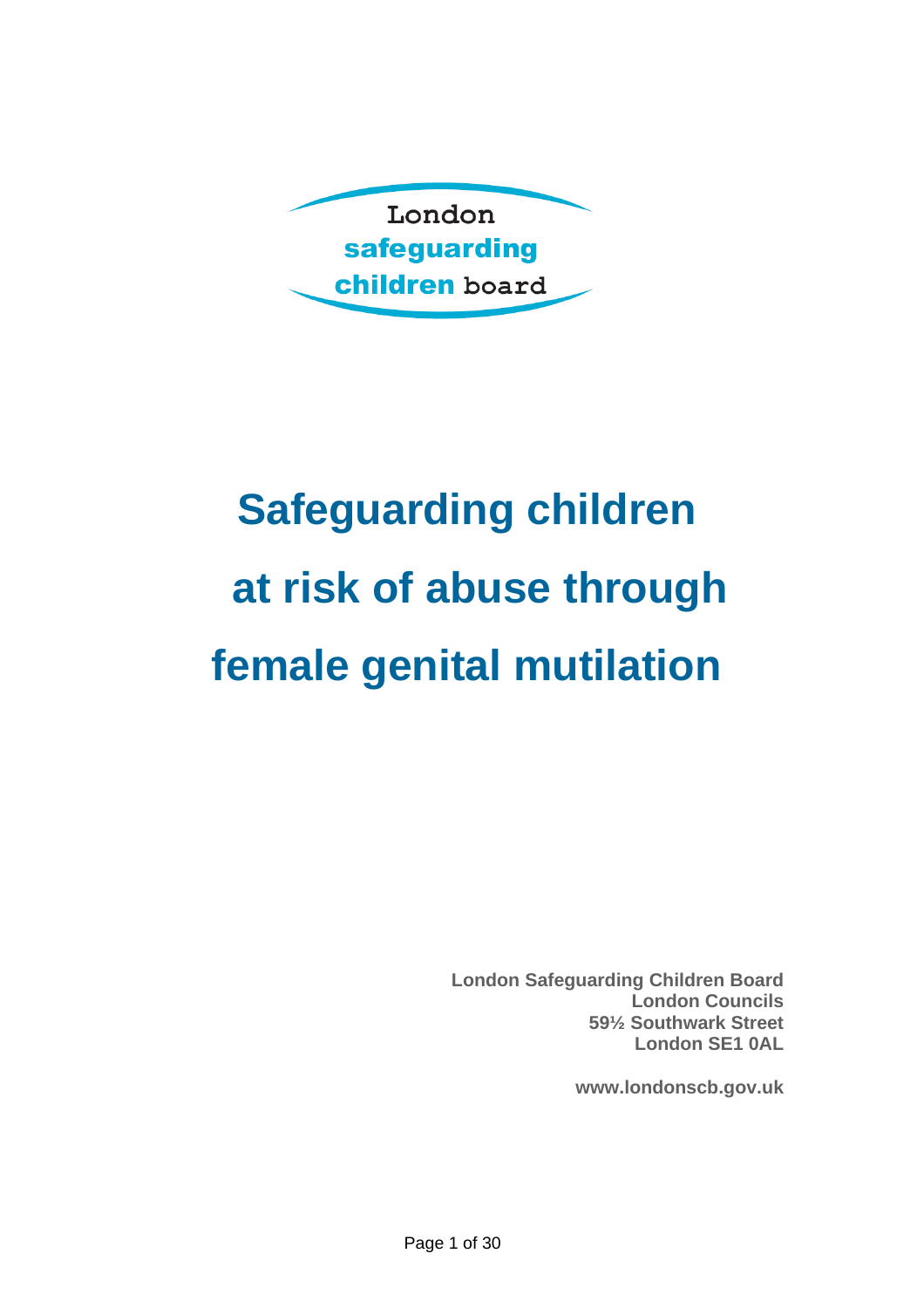# **Acknowledgement**

The London Safeguarding Children Board thanks the Waltham Forest Safeguarding Board and Primary Care Trust and the Welsh Assembly for providing an excellent basis for this Procedure.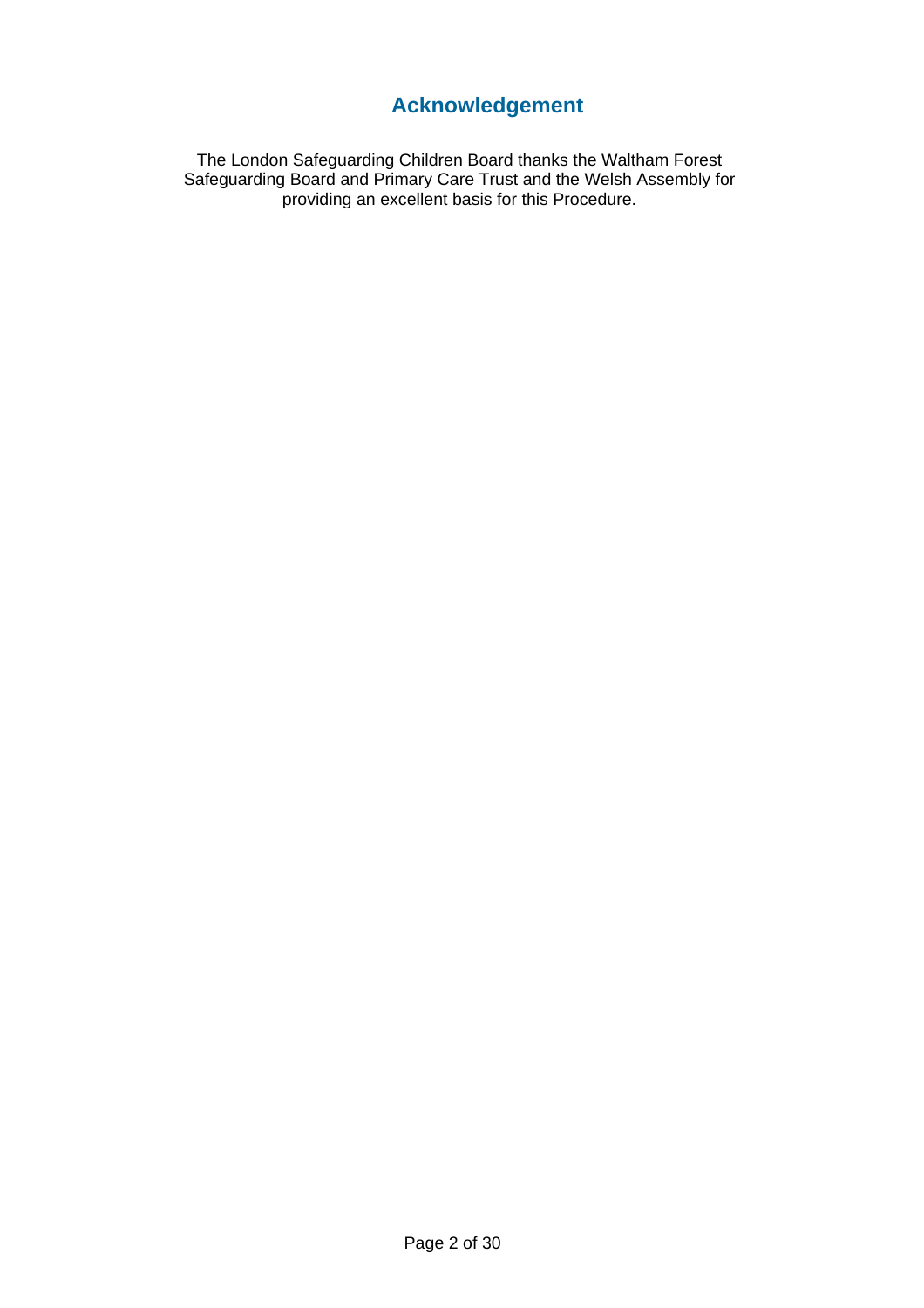# **Contents**

|                         |                                                                                                    |                               | <b>Section</b>                                                                                                                                                     | Page |  |
|-------------------------|----------------------------------------------------------------------------------------------------|-------------------------------|--------------------------------------------------------------------------------------------------------------------------------------------------------------------|------|--|
| 1                       | <b>Introduction</b>                                                                                |                               |                                                                                                                                                                    |      |  |
|                         |                                                                                                    | 1.1 Definition                |                                                                                                                                                                    |      |  |
|                         |                                                                                                    |                               | 1.2 Summary profile                                                                                                                                                |      |  |
|                         |                                                                                                    |                               | 1.3 This procedure                                                                                                                                                 |      |  |
| $\mathbf{2}$            |                                                                                                    | <b>Legislation and policy</b> |                                                                                                                                                                    |      |  |
| $\overline{\mathbf{3}}$ | <b>Context in which FGM occurs</b>                                                                 |                               |                                                                                                                                                                    | 6    |  |
|                         |                                                                                                    | 3.1 Prevalence                |                                                                                                                                                                    |      |  |
|                         |                                                                                                    |                               | 3.2 Cultural underpinnings                                                                                                                                         |      |  |
|                         |                                                                                                    |                               | 3.3 Cultural change                                                                                                                                                |      |  |
| 4                       | <b>Principles supporting this procedure</b>                                                        |                               |                                                                                                                                                                    |      |  |
| 5                       | <b>Description of FGM</b>                                                                          |                               |                                                                                                                                                                    |      |  |
|                         |                                                                                                    |                               | 5.1 Types of FGM                                                                                                                                                   |      |  |
|                         |                                                                                                    |                               | 5.2 Age and procedure                                                                                                                                              |      |  |
|                         |                                                                                                    |                               | 5.3 Names for FGM                                                                                                                                                  |      |  |
| 6                       | <b>Consequences of FGM</b>                                                                         |                               |                                                                                                                                                                    |      |  |
| $\overline{7}$          | <b>Professional response</b>                                                                       |                               |                                                                                                                                                                    |      |  |
| 8                       | Identifying a child who has been subjected to FGM or who is<br>at risk of being abused through FGM |                               |                                                                                                                                                                    |      |  |
| 9                       | Identifying a young girl or mother who has undergone FGM                                           |                               |                                                                                                                                                                    |      |  |
|                         | 9.1                                                                                                |                               | Health professionals gathering information                                                                                                                         |      |  |
|                         | 9.2                                                                                                |                               | Pregnancy and childbirth                                                                                                                                           |      |  |
|                         | 9.3                                                                                                |                               | Counselling                                                                                                                                                        |      |  |
| 10                      | Professionals and volunteers from all agencies responding to<br>15<br><b>concerns</b>              |                               |                                                                                                                                                                    |      |  |
| 11                      | <b>Children's social care response</b><br>17                                                       |                               |                                                                                                                                                                    |      |  |
| 12                      | <b>Reducing the prevalence of FGM</b>                                                              |                               |                                                                                                                                                                    | 18   |  |
| 13                      | <b>Information sharing</b>                                                                         |                               |                                                                                                                                                                    |      |  |
|                         |                                                                                                    |                               | <b>Appendices</b>                                                                                                                                                  |      |  |
|                         |                                                                                                    |                               | <b>Appendix 1: Multi-agency child protection decision-making and</b><br>action flowchart                                                                           | 20   |  |
|                         |                                                                                                    |                               | <b>Appendix 2: Decision-making and action flowchart for</b><br>professionals in health                                                                             | 21   |  |
|                         |                                                                                                    |                               | <b>Appendix 3: Decision-making and action flowchart for</b><br>professionals in LA education and schools &<br>professionals and volunteers in the voluntary Sector | 22   |  |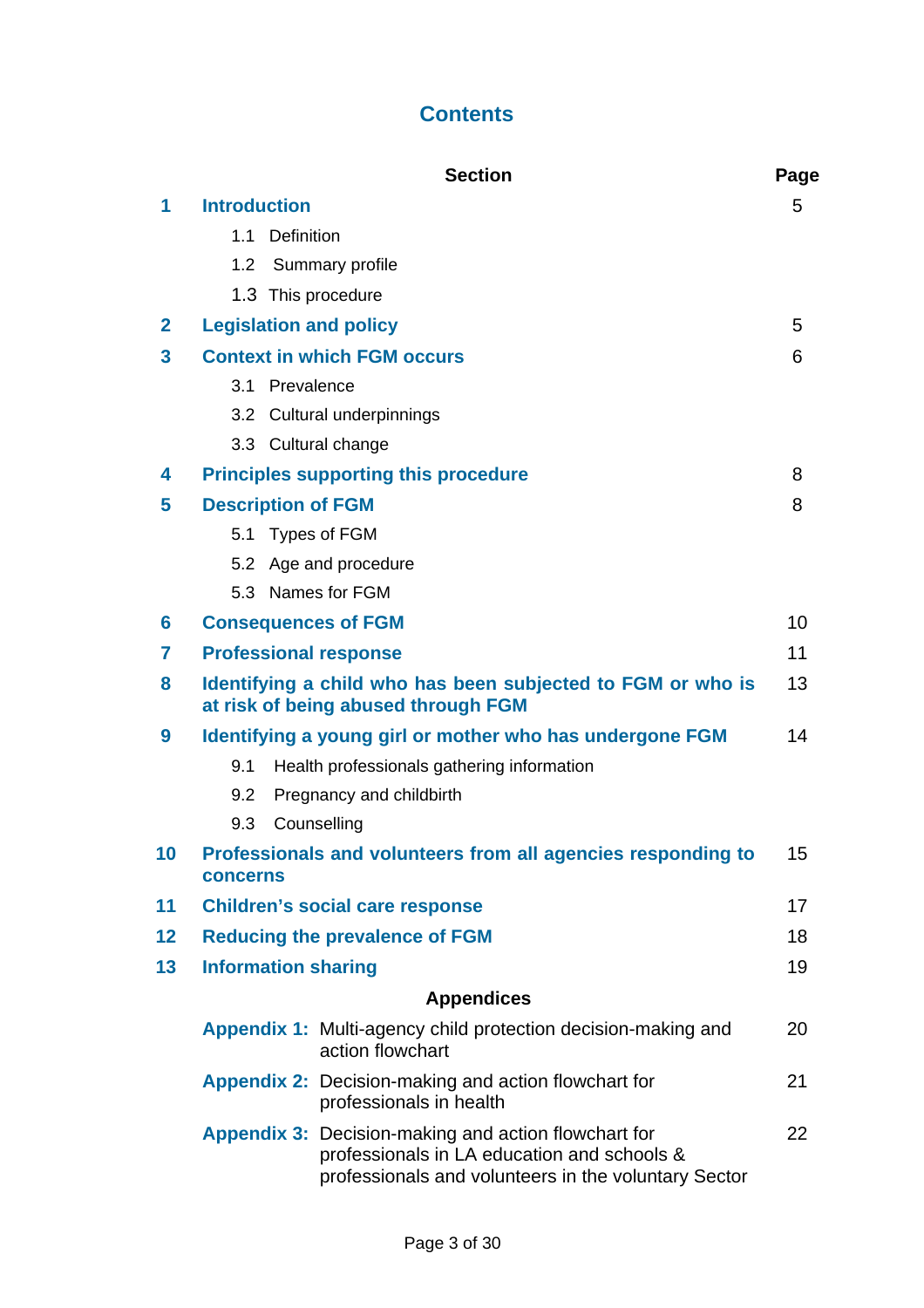| Appendix 4: Decision-making and action flowchart for<br>professionals in LA children's social care | 23 |
|----------------------------------------------------------------------------------------------------|----|
| <b>Appendix 5:</b> Prevalence profile and legislation banning FGM in<br>Africa                     | 24 |
| <b>Appendix 6:</b> Recent progress internationally                                                 | 26 |
| <b>Appendix 7:</b> Glossary, references and advice & support agencies                              | 27 |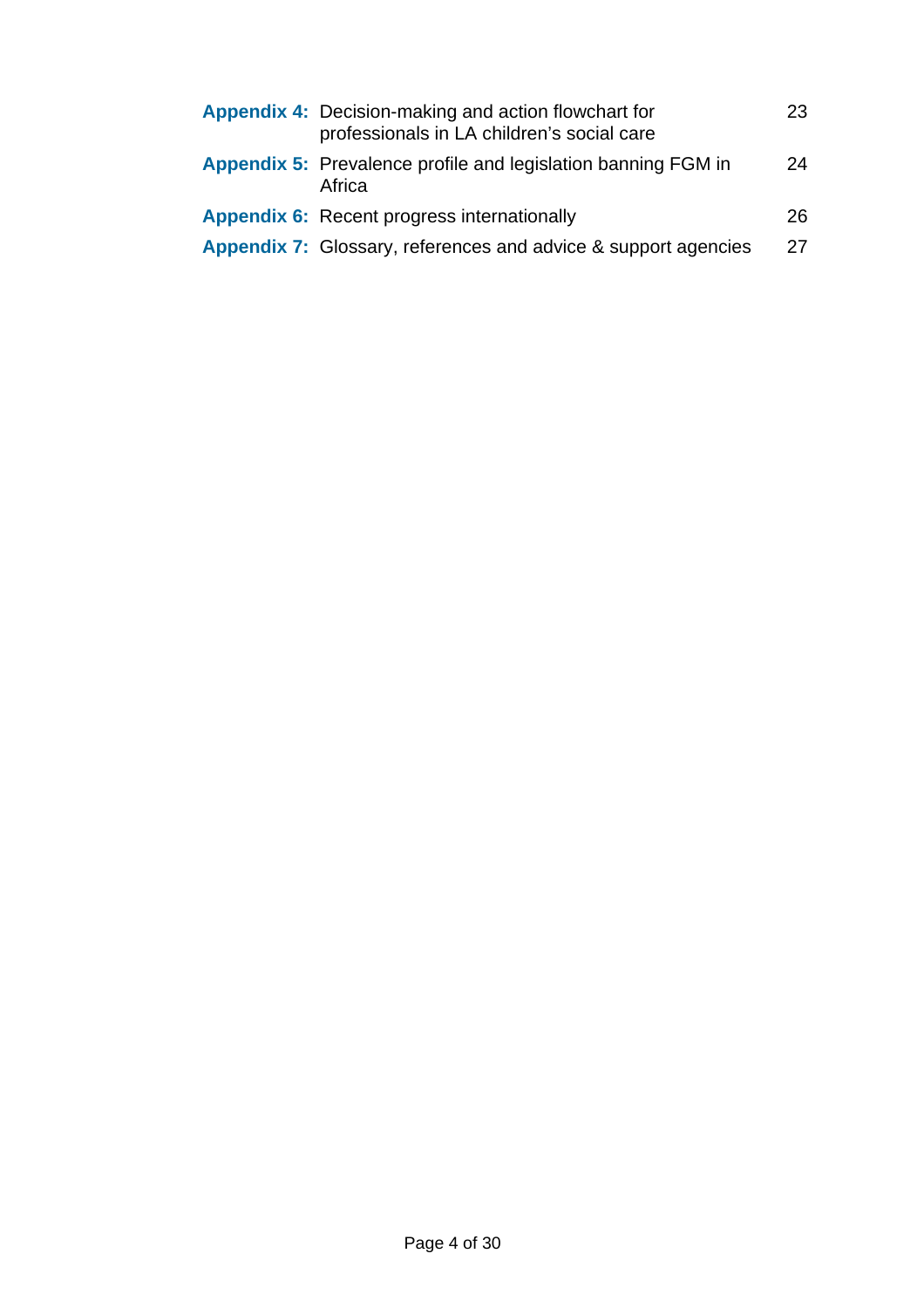## **1. Introduction**

## **1.1 Definition**

1.1.1 The World Health Organisation (WHO) defines female genital mutilation as: all procedures (not operations) which involve partial or total removal of the external female genitalia or injury to the female genital organs whether for cultural or other nontherapeutic reasons" *(WHO, 1996)* 

#### **1.2 Summary profile**

- 1.2.1 It is illegal in the UK to subject a child to female genital mutilation (FGM) or to take a child abroad to undergo FGM.
- 1.2.2 FGM is violence against girl children and women, a serious public health hazard and a human rights issue. Protecting children and mothers from FGM is everybody's business.
- 1.2.3 FGM constitutes child abuse and causes physical, psychological and sexual harm which can be severely disabling.
- 1.2.4 Recent studies have found that approximately 80,000 women and girls in the UK have undergone genital mutilation and a further 7,000 girls under [1](#page-4-0)7 are at risk<sup>1</sup>.
- 1.2.5 Girls and women in the UK who have undergone FGM may be British citizens born to parents from FGM practising communities or they may be women living in Britain who are originally from those communities e.g. women who are refugees, asylum seekers, overseas students or the wives of overseas students.
- 1.2.6 London has substantial populations from FGM practicing countries.

#### **1.3 This procedure**

- 1.3.1 Professionals, volunteers and individuals coming across FGM for the first time can feel shocked, upset, helpless and unsure of how to respond appropriately to ensure that children are protected from harm.
- 1.3.2 This Procedure provides guidance for frontline professionals and their managers, individuals in London's local communities and community groups, such as, faith and leisure groups, on:
	- Identifying when a child may be at risk of being subjected to FGM and responding appropriately to protect the child
	- Identifying when a child has been subjected to FGM and responding appropriately to support the child
	- Measures which can be implemented to prevent and ultimately eliminate the practice of FGM; and
- 1.3.3 This Procedure should be read in conjunction with the *London Child Protection Procedures (London Safeguarding Children Board, 2007)*.

## **2. Legislation and policy**

**2.1 National legislation** 

<span id="page-4-0"></span><sup>&</sup>lt;sup>1</sup> 74,000 & 7,000 girls at risk - Department of Health. CMO Update 37: February 2004. Available at DH website: [www.dh.gov.uk](http://www.dh.gov.uk/). /

 <sup>86,000 -</sup> Powell RA, Lawrence A, Mwangi-Powell FN and Morrison L (FGM, asylum seekers and refugees: The need for an integrated UK policy agenda, Forced Migration Review 2002).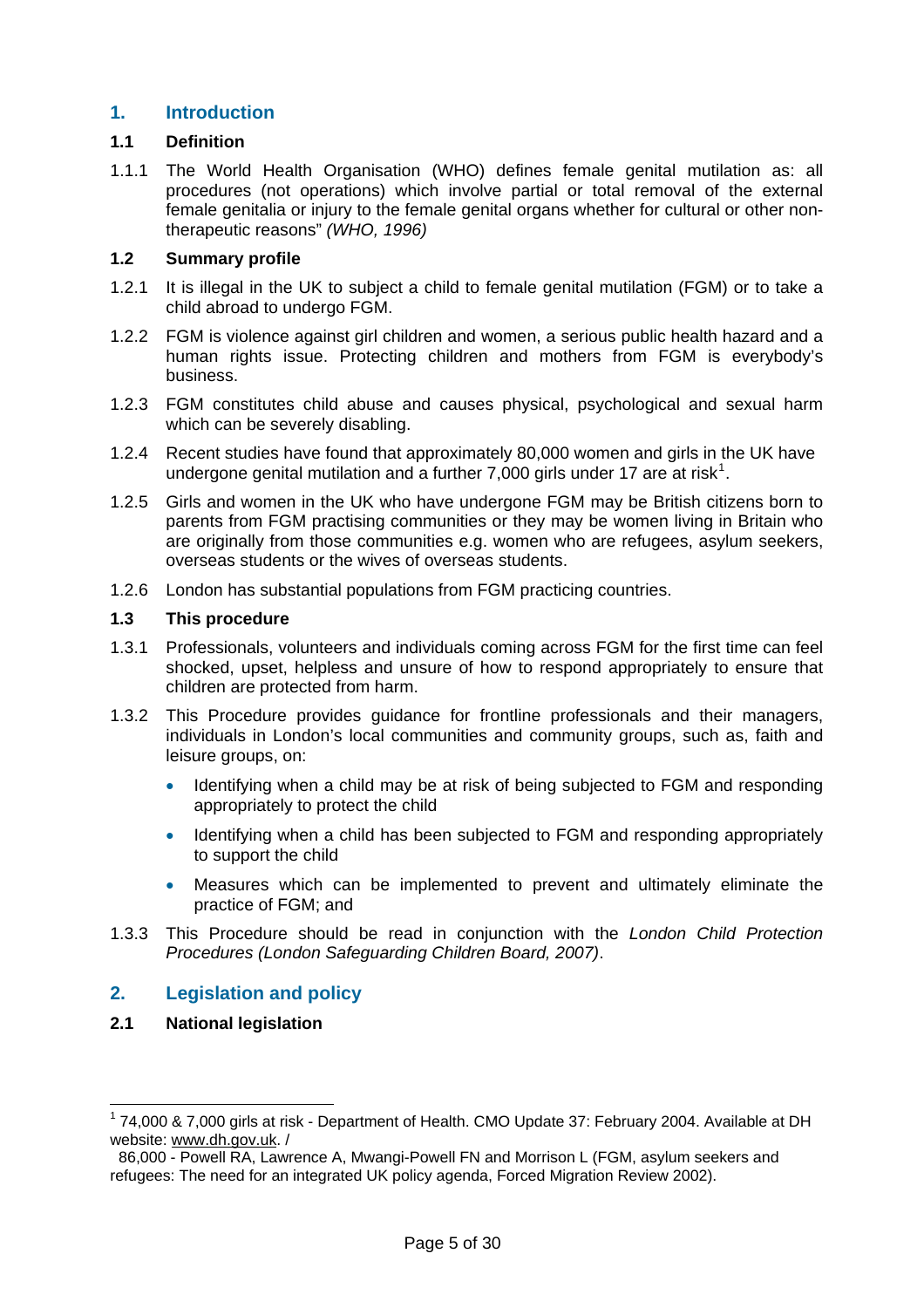- 2.1.1 In England, Wales and Northern Ireland all forms of FGM are illegal under the Female Genital Mutilation Act [2](#page-5-0)003<sup>2</sup> and in Scotland it is illegal under the Prohibition of FGM  $(Scotland)$  Act 2005<sup>[3](#page-5-1)</sup>.
- 2.1.2 A person is guilty of an offence if he, excises, infibulates or otherwise mutilates the whole or any part of a girl's labia, majora, labia minora or clitoris except for operations performed on specific physical and mental health grounds by registered medical or nursing practitioners. It is also an offence to assist a girl to mutilate her own genitalia (See FGM Type 3, in section 5.4 below or the Glossary in Appendix 7 for definition of infibulates).
- 2.1.3 FGM is an offence which extends to acts performed outside of the UK and to any person who advises, helps or forces a girl to inflict FGM on herself. Any person found guilty of an offence under the Female Genital Mutilation Act 2003 will be liable to a fine or imprisonment up to 14 years, or both.
- 2.1.[4](#page-5-2) Under the Children Act 1989 $<sup>4</sup>$  Local Authorities can apply to the Courts for various</sup> Orders to prevent a child being taken abroad for mutilation.

#### **2.2 International legislation**

- 2.2.1 There are two international conventions, which contain articles, which can be applied to FGM. Signatory states, including the UK, have an obligation under these standards to take legal action against FGM:
	- The UN Convention on the Rights of the Child<sup>[5](#page-5-3)</sup>
	- The UN Convention on the Elimination of All Forms of Discrimination against Women<sup>[6](#page-5-4)</sup>
- 2.2.2 These conventions have been strengthened by two world conferences: the International Conference on Population and Development (ICPD, Cairo, September 1994) and the World Conference on Women (Beijing 1995).

#### **2.2.3 National policy**

- 2.2.4 The UK Government's Every Child Matters: Change for Children Programme, which includes the Children's NSF<sup>[7](#page-5-5)</sup>, and is supported by the Children Act 2004<sup>[8](#page-5-6)</sup>, requires all agencies to take responsibility for safeguarding and promoting the welfare of every child to enable them to:
	- Be healthy
	- Stay safe

- Enjoy and achieve
- Make a positive contribution
- Achieve economic well-being
- 2.2.5 Working within this policy framework, professionals and volunteers from all agencies have a statutory responsibility to safeguard children from being abused through FGM.

<span id="page-5-0"></span>

 $^2$  http://www.opsi.gov.uk/ACTS/acts2003/20030031.htm<br> $^3$  http://www.opsi.gov.uk/legislation/scotland/acts2005/20050008.htm

<span id="page-5-2"></span><span id="page-5-1"></span> $^4$  http://www.opsi.gov.uk/acts/acts1989/Ukpga\_19890041\_en\_1.htm<br>  $^5$  http://www.unhchr.ch/html/menu3/b/k2crc.htm<br>  $^6$  http://www.un.org/womenwatch/daw/cedaw/text/econvention.htm

<span id="page-5-3"></span>

<span id="page-5-4"></span>

<span id="page-5-5"></span> $7$  National Service Framework for Children, Young People and Maternity Services: http://www.dh.gov.uk/PolicyAndGuidance/HealthAndSocialCareTopics/ChildrenServices/ChildrenServ icesInformation/fs/en

<span id="page-5-6"></span><sup>8</sup> http://www.opsi.gov.uk/acts/acts2004/20040031.htm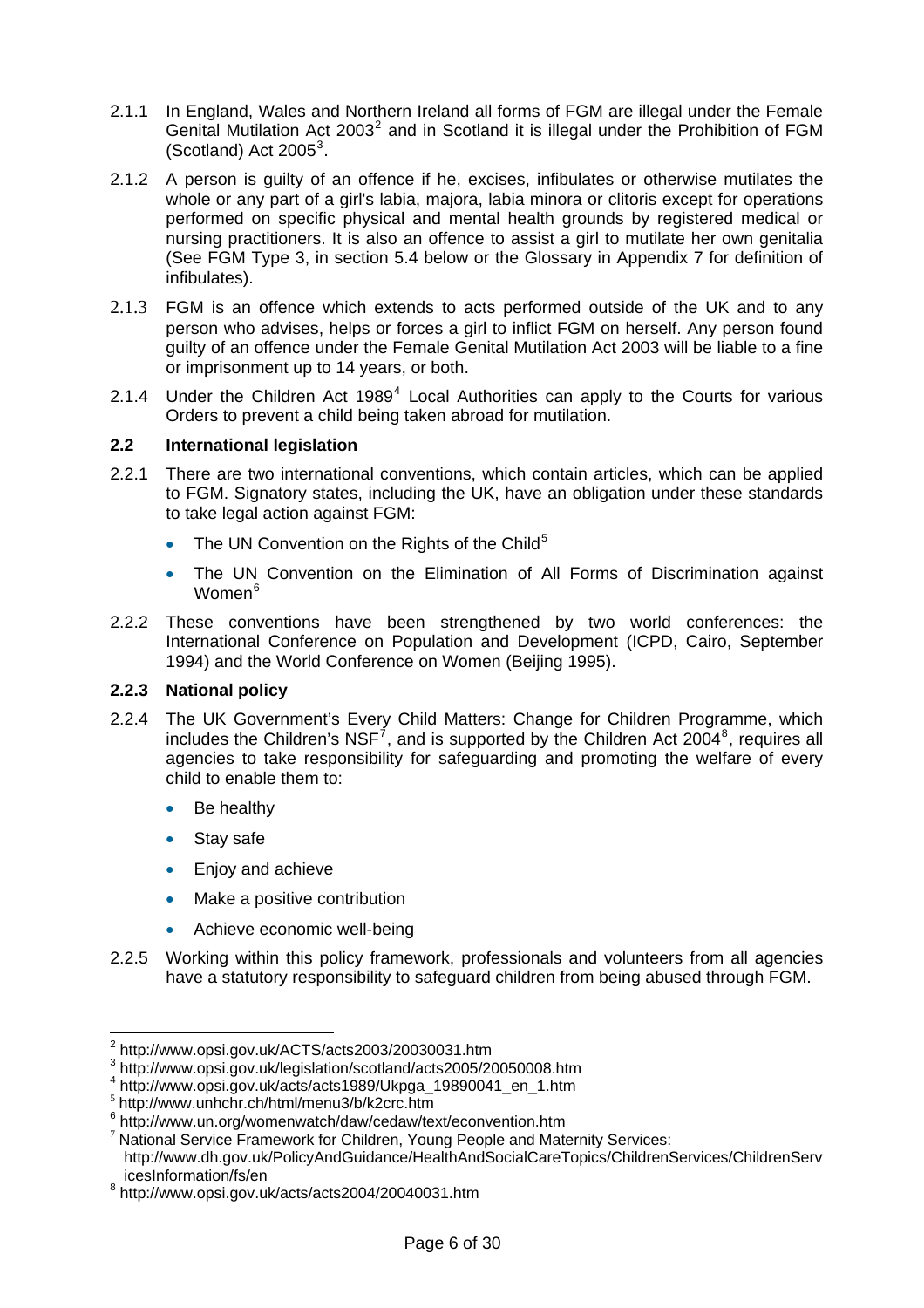2.2.6 A number of UK professional bodies which have published guidelines on FGM (see References in Appendix 7).

## **3. Context in which FGM occurs**

## **3.1 Prevalence**

- 3.1.1 FGM is a deeply rooted tradition widely practised mainly among specific ethnic populations in Africa and parts of Asia which serves as a complex form of social control of women's sexual and reproductive rights.
- 3.1.2 The World Health Organisation estimates that between 130-140 million girls and women have experienced female genital mutilation and up to two million girls per year undergo some form of the procedure each year.
- 3.1.3 The great majority of affected women live in sub-Saharan Africa, but the practice is also known in parts of the Middle East and Asia.
- 3.1.4 FGM is practiced in more than  $28<sup>9</sup>$  $28<sup>9</sup>$  $28<sup>9</sup>$  countries in Africa and in some countries in Asia and the Middle East, however in each of those countries the extent of the practice varies. African countries with the highest likelihood of FGM being practised are Burkina Faso, Djibouti, Egypt, Eritrea, Ethiopia, Gambia, Guinea, Mali, Sierra Leone, Somalia and Sudan (See Appendix 8 for a profile of prevalence and legislation banning FGM in African countries).
- 3.1.5 It appears that the Democratic Republic of Congo (DRC), Ghana, Niger, Tanzania, Togo, Uganda, and Yemen have the lowest incidence of FGM. However, within each of these countries there are specific ethnic communities in which the incidence of FGM is high.
- 3.1.6 In England and Wales, women from non-African communities which are most likely to be affected by FGM, include Yemeni, Iraqi Kurd and Pakistani women.

#### **3.2 Cultural underpinnings**

- 3.2.1 Female genital mutilation is a complex issue, despite the harm it causes, many women from FGM practising communities consider FGM normal to protect their cultural identity.
- 3.2.2 As a result of the belief systems of the cultural groups who practice FGM, many women who have undergone FGM believe they appear more attractive than women who haven't been infibulated. Their perception is that normal female genitalia are both unattractive and unhygienic. In some cultures it is believed that a girl who has not undergone FGM, is unclean and not able to handle food or drink.
- 3.2.3 Infibulation (See FGM Type 3 in section 5.4 below or the Glossary in Appendix 7) is strongly linked to virginity and chastity. It is used to safeguard girls from sex outside marriage and from having sexual feelings. In more traditional cultures it is considered necessary at marriage for the husband and his family to see her closed. In some instances both mothers will take the girl to be cut open enough to be able to have sex. Women also have to be cut open to give birth. The consequences of this are pain, bleeding, varying degrees of incapacity and psychological trauma.
- 3.2.4 Although FGM is practiced by secular communities, it is most often claimed to be carried out in accordance with religious beliefs. However, neither the Bible, nor the Koran justify FGM. In 2006, top Muslim clerics at an international conference on FGM in Egypt pronounced that FGM is not Islamic (See Appendix 6 for Recent Progress Internationally).

<span id="page-6-0"></span> $\overline{a}$ <sup>9</sup> World health organisation:<http://www.who.int/reproductive-health/fgm/>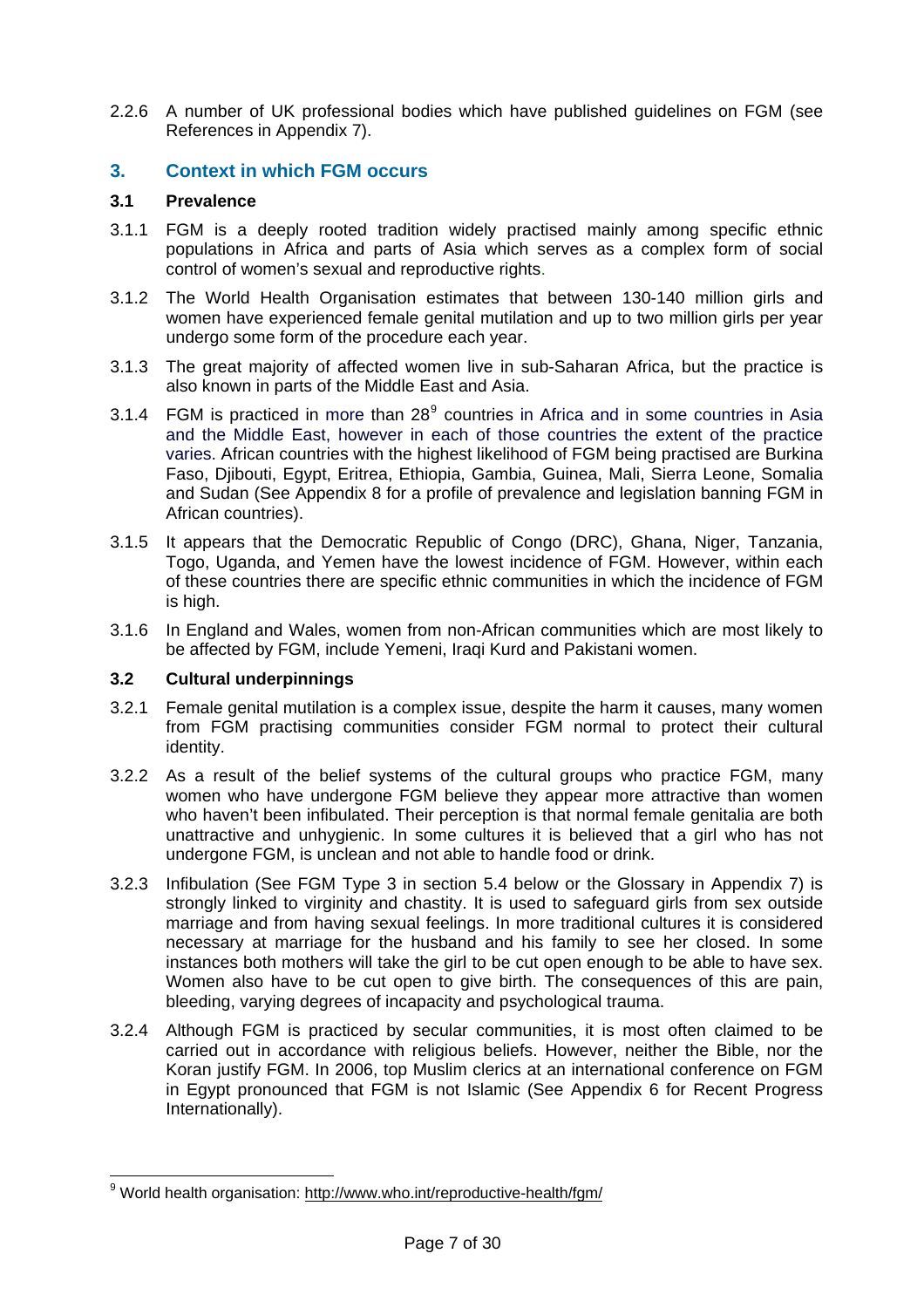- 3.2.5 Parents who support the practice of female genital mutilation say that they are acting in the child's best interests. The reasons they give include that it:
	- **Brings status and respect to the girl**
	- Preserves a girl's virginity/chastity
	- Is part of being a woman
	- Is a rite of passage
	- Gives a girl social acceptance especially for marriage
	- Upholds the family honour
	- Gives the girl and her family a sense of belonging to the community
	- Fulfils a religious requirement mistakenly believed to exist
	- Perpetuates a custom/tradition
	- Helps girls and women to be clean and hygienic
	- Is cosmetically desirable, and
	- Is mistakenly believed to make childbirth safer for the infant
- 3.2.6 It is because of these beliefs that girls and women who have not undergone FGM are usually considered by practising communities to be unsuitable for marriage. Women who have attempted to resist exposing their daughters to FGM report that they and their families were ostracised by their community and told that nobody would want to marry their daughters.

#### **3.3 Cultural change in the UK**

- 3.3.1 Some community groups/agencies report that increasing instances where young men and women who have grown up in the UK and assimilated British cultural beliefs and attitudes are experiencing difficulties amongst their peer group e.g. young men rejecting girlfriends when they discover that she was subjected to FGM as a child or a girl discovering that not all girls are subjected to FGM. Young people who resist FGM can also experience conflict within their family and community.
- 3.3.2 See also section 6.6.2 for the emotional and psychological impact of FGM reported by girls in the UK.

#### **4. Principles supporting this procedure**

- 4.1 The following principles should be adopted by all agencies in relation to identifying and responding to children (and unborn children) at risk of or who have experienced female genital mutilation and their parent/s:
	- The safety and welfare of the child is paramount
	- All agencies act in the interests of the Rights of the Child as stated in the UN Convention (1989)
	- FGM is illegal and is prohibited by the Female Genital Mutilation Act 2003 and Prohibition of Female Genital Mutilation (Scotland) Act 2005
	- It is acknowledged that some families see FGM as an act of love rather than cruelty. However, FGM causes significant harm both in the short and long term and constitutes physical and emotional abuse to children
	- All decisions or plans for the child/ren should be based on good quality assessments and be sensitive to the issues of race, culture, gender, religion and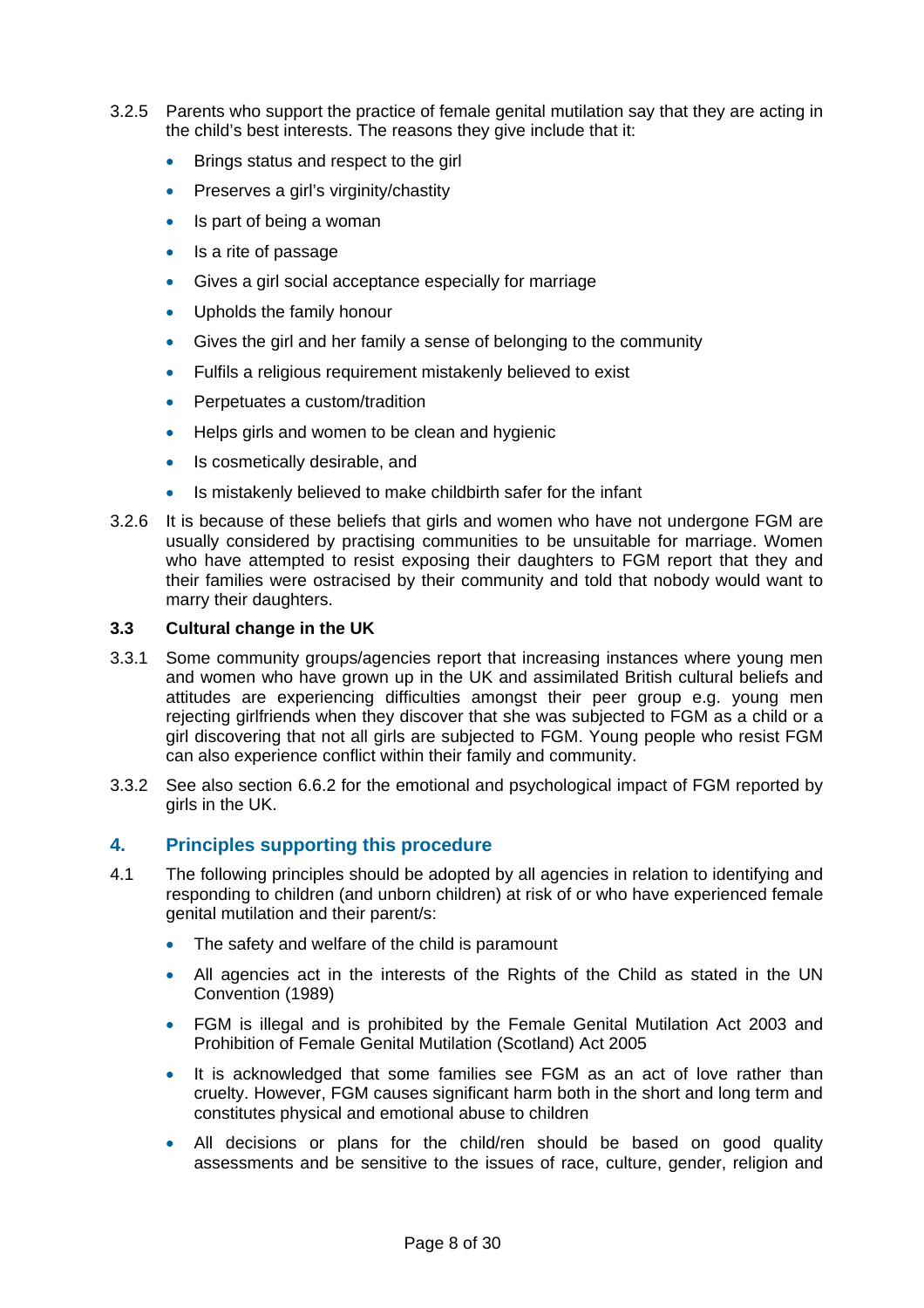- Accessible, acceptable and sensitive Health, Education, Police, Children's Social Care and Voluntary Sector services must underpin this procedure
- All agencies should work in partnership with members of local communities, to empower individuals and groups to develop support networks and education programmes

## **5. Description of FGM**

#### **5.1 Types of FGM**

- 5.1.1 Female Genital Mutilation and other terms (see glossary) has been classified by the WHO into four types:
	- Type 1: Circumcision

Excision of the prepuce with or without excision of part or all of the clitoris

• Type 2: Excision (Clitoridectomy)

Excision of the clitoris with partial or total excision of the labia minora (small lips which cover and protect the opening of the vagina and the urinary opening). After the healing process has taken place, scar tissue forms to cover the upper part of the vulva region.

Type 3: Infibulation (also called Pharaonic Circumcision)

This is the most severe form of female genital mutilation. Infibulation often (but not always) involves the complete removal of the clitoris, together with the labia minora and at least the anterior two-thirds and often the whole of the medial part of the labia majora (the outer lips of the genitals). The two sides of the vulva are then sewn together with silk, catgut sutures, or thorns leaving only a very small opening to allow for the passage of urine and menstrual flow. This opening can be preserved during healing by insertion of a foreign body.

• Type 4: Unclassified

This includes all other procedures on the female genitalia including pricking, piercing or incising of the clitoris and or labia; stretching of the clitoris and or labia; cauterisation by burning of the clitoris and surrounding tissues; scraping of the tissue surrounding the vaginal orifice (angurya cuts) or cutting of the vagina (gishiri cuts); introduction of corrosive substances or herbs into the vagina to cause bleeding or for the purposes of tightening or narrowing it; and any other procedure that falls under the definition of female genital mutilation given above.

#### **5.2 Age and procedure**

- 5.2.1 The age at which girls are subjected to Female Genital Mutilation varies greatly, from shortly after birth to any time up to adulthood. The average age is 10 to 12 years.
- 5.2.2 FGM is usually carried out by the older women in a practicing community, for whom it way of gaining prestige and can be a lucrative source of income in some communities.
- 5.2.3 The arrangements for the procedure usually include the child being held down on the floor by several women and the procedure carried out without medical expertise, attention to hygiene and anaesthesia. The instruments used include unsterilised household knives, razor blades, broken glass and sharpened stones. In addition the child is subjected to the procedure unexpectedly.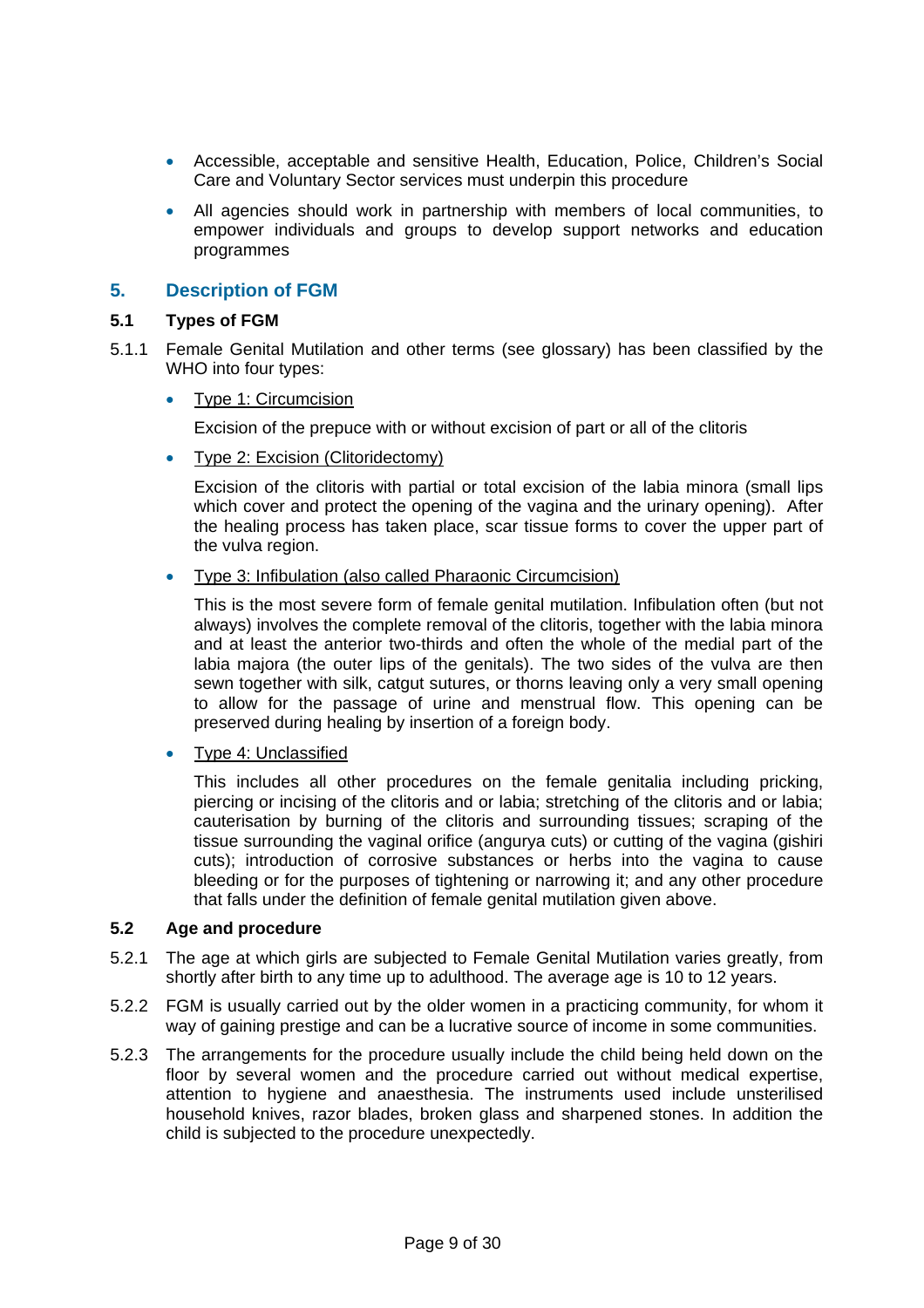5.2.4 Increasingly some health professionals are performing FGM in the belief that it offers more protection from infection and pain. However, the medicalisation of FGM is condemned by all international groups including the WHO.

#### **5.3 Names for FGM**

- 5.3.1 FGM is known by a number of names, including female genital cutting or circumcision. The term female circumcision is unfortunate because it's anatomically incorrect and gives a misleading analogy to male circumcision. The names 'FGM' or 'cut' are increasingly used at the community level, although they are still not always understood by individuals in practicing communities, largely because they are English terms.
- 5.3.2 The Somali term for FGM is 'Gudnin' and the Sudanese the word for FGM is 'Tahur'.
- 5.3.3 See the Glossary in Appendix 7 for the difference between male and female circumcision and other terms relating to FGM.

## **6. Consequences of FGM**

- 6.1 Many women in practicing communities appear to be unaware of the relationship between female genital mutilation and its harmful health and welfare consequences, in particular the complications affecting sexual intercourse and childbirth, which occur many years after the mutilation has taken place.
- 6.2 The health implications for a child of the FGM procedure can be severe to fatal, depending on the type of FGM carried out.
- 6.3 As with all forms of child abuse or trauma, the impact of FGM on a child will depend upon such factors as:
	- The severity and nature of the violence
	- The individual child's innate resilience
	- The warmth and support the child receives in their relationship with their parent/s, siblings and other family members
	- The nature and length of the child's wider relationships and social networks
	- Previous or subsequent traumas experienced by the child
	- Particular characteristics of the child's gender, ethnic origin, age, (dis)ability, socioeconomic and cultural background

#### **6.4 Short term implications for a child's health and welfare**

- 6.4.1 Short-term health implications can include:
	- Severe pain
	- Emotional and psychological shock (exacerbated by having to reconcile being subjected to the trauma by loving parents, extended family and friends)
	- Haemorrhage
	- Wound infections including Tetanus and blood borne viruses (including HIV and Hepatitis B and C)
	- Urinary retention
	- Injury to adjacent tissues
	- Fracture or dislocation as a result of restraint
	- Damage to other organs
	- Death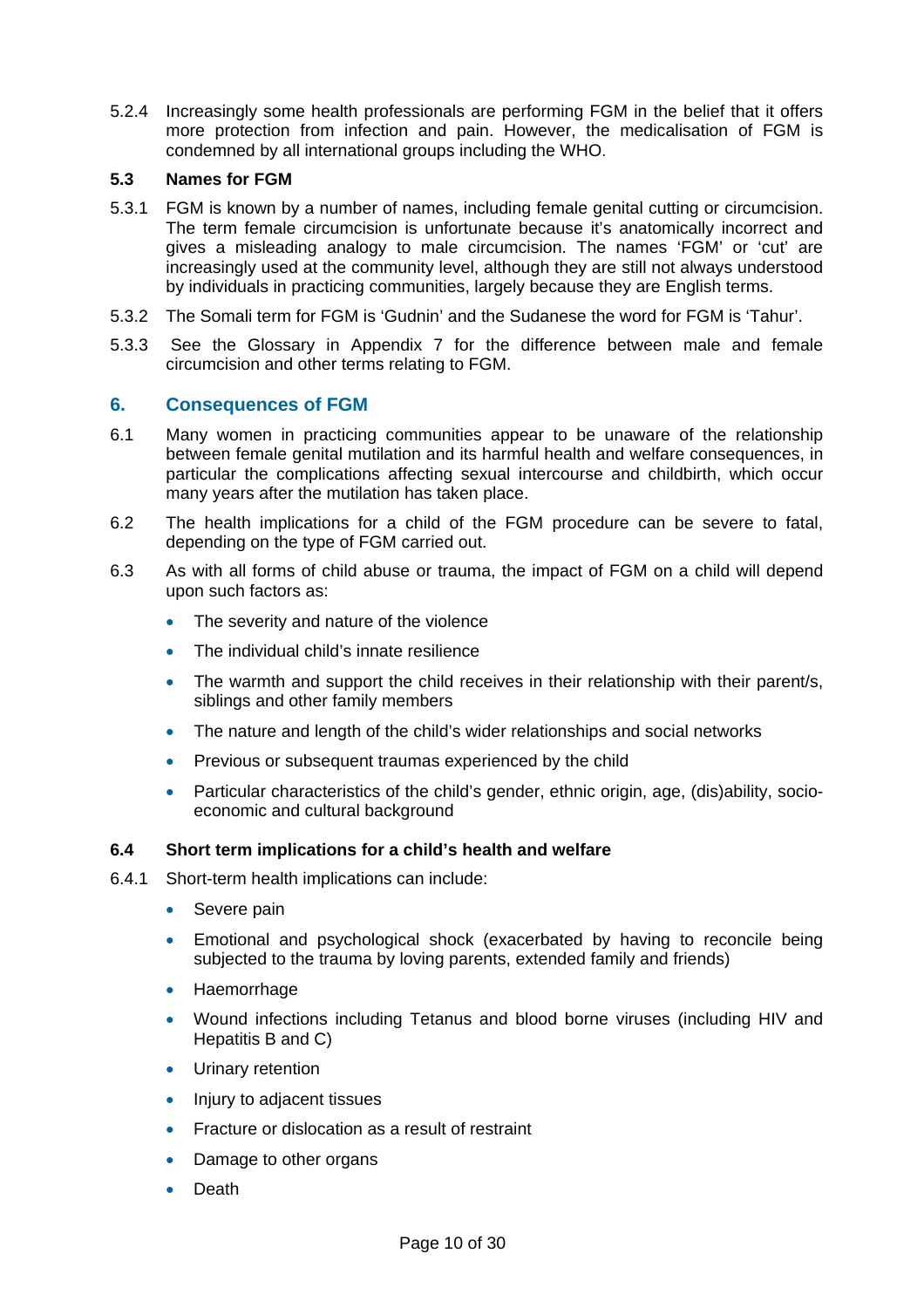#### **6.5 Long term implications for a girl or woman's health and welfare**

- 6.5.1 The longer term implications for women who have been subject to FGM Types 1 and 2 are likely to be related to the trauma of the actual procedure. Nevertheless, analysis of World Health Organisation data has shown that as compared to women who have not undergone FGM, women who had been subject to any type of FGM showed an increase in complications in childbirth, worsening with Type 3. Therefore, although Type 3 creates most difficulties, professionals should respond proactively for all FGM types.
- 6.5.2 The health problems caused by FGM Type 3 are severe urinary problems, difficulty with menstruation, pain during sex, lack of pleasurable sensation, psychological problems, infertility, vaginal infections, specific problems during pregnancy and childbirth, including flashbacks.
- 6.5.3 Women with FGM Type 3 require special care during pregnancy and childbirth.
- 6.5.4 The long term health implications of FGM include:
	- Chronic vaginal and pelvic infections
	- Difficulties in menstruation
	- Difficulties in passing urine and chronic urine infections
	- Renal impairment and possible renal failure
	- Damage to the reproductive system including infertility
	- Infibulation cysts, neuromas and keloid scar formation
	- Complications in pregnancy and delay in the second stage of childbirth
	- Maternal or foetal death
	- Psychological damage; including a number of mental health and psychosexual problems including depression, anxiety, and sexual dysfunction
	- Increased risk of HIV and other sexually transmitted infections

#### **6.6 Mental health problems**

- 6.6.1 In FGM practicing communities, the procedure is generally performed on prepubescent and adolescent girls usually without anaesthetics and with [delete: crude] instruments such as razor blades. Case histories and personal accounts from women note that FGM is an extremely traumatic experience for girls and women that stays with them for the rest of their lives.
- 6.6.2 Young women receiving psychological counselling in the UK report feelings of betrayal by parents, incompleteness, regret and anger.<sup>[10](#page-10-0)</sup> It is possible that as young women become more informed about FGM and/or cross the threshold from traditional Africa to the modern sector this problem may be more frequently identified.<sup>[11](#page-10-1)</sup> There is increasing awareness of the severe psychological consequences of FGM for girls and women which become evident in mental health problems.

<span id="page-10-0"></span><sup>&</sup>lt;sup>10</sup> Haseena Lockhat, 2004, 'Female Genital Mutilation: Treating the Tears', London: Middlesex University Press

<span id="page-10-1"></span> $11$  Excised girls requiring psychological counselling was highlighted by women's organization attending a recent Equality Now 'Annual Meeting for Grassroots Activism to End Female Genital Mutilation' which took place from the 20-22 October 2005 in Nairobi, Kenya.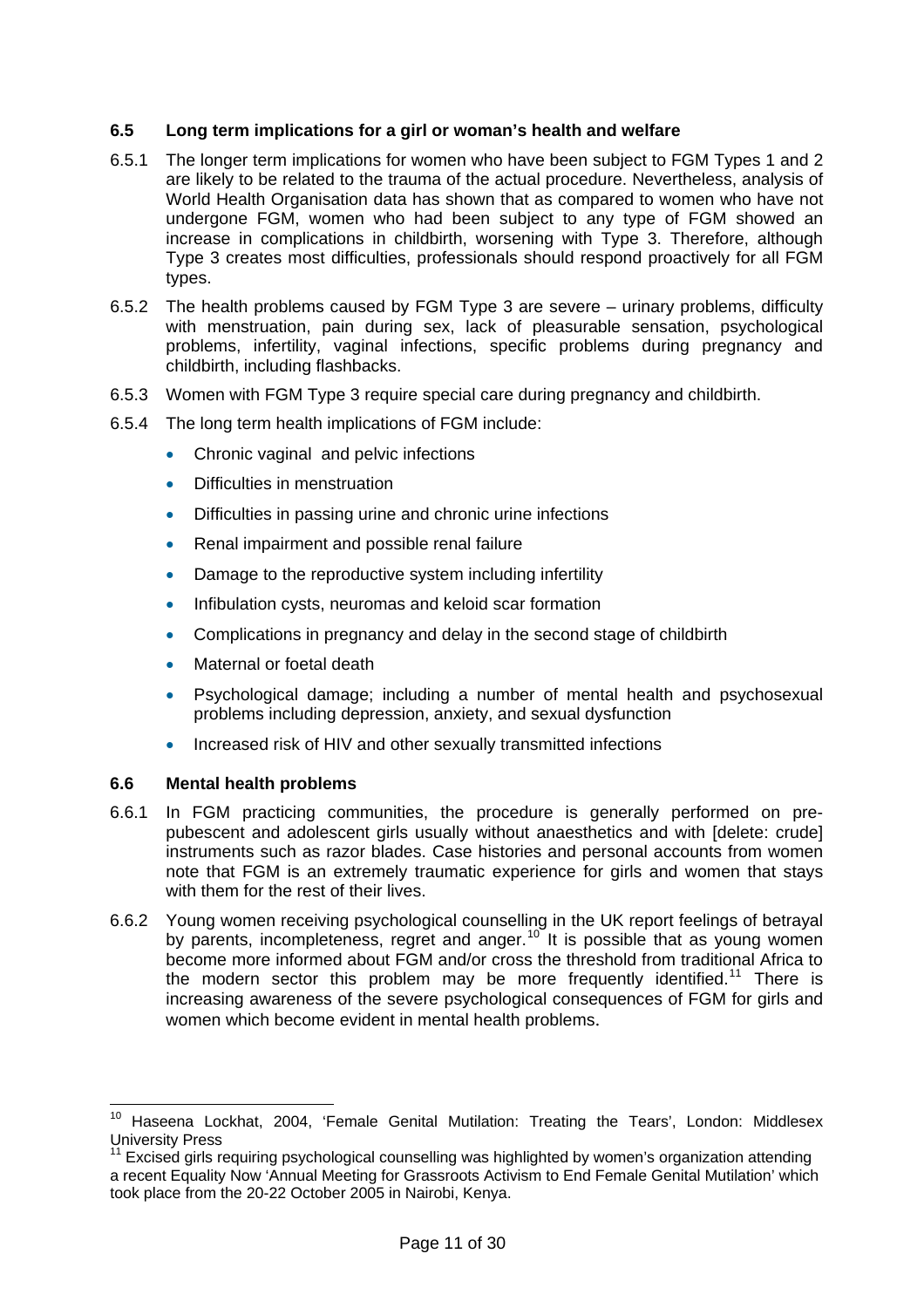- 6.6.3 The results from research<sup>[12](#page-11-0)</sup> in practicing African communities are that women who have undergone FGM have the same levels of Post Traumatic Stress Disorder as adults who have been subject to early childhood abuse. Also that the majority of the women (80%) suffer from affective (mood) or anxiety disorders.
- 6.6.4 The fact that FGM is 'culturally embedded' in a girl or woman's community appears not to protect her against the development of Post Traumatic Stress Disorder and other psychiatric disorders.

## **7. Professional response**

## **THERE ARE THREE CIRCUMSTANCES RELATING TO FGM WHICH REQUIRE IDENTIFICATION AND INTERVENTION**

- Where a child is at risk of FGM
- Where a child has been abused through FGM
- Where a prospective mother has undergone FGM
- 7.1 Professionals and volunteers in most agencies have little or no experience of dealing with female genital mutilation. Coming across FGM for the first time they can feel shocked, upset, helpless and unsure of how to respond appropriately to ensure that a child, and/or a mother, is protected from harm or further harm.
- 7.2 The appropriate response to FGM is to follow usual child protection procedures (see sections 10 and 11 below), to ensure:
	- Immediate protection and support for the child/ren; and
	- That the practice is not perpetuated
- 7.3 An appropriate response to a child suspected of having undergone FGM as well as a child at risk of undergoing FGM could include:
	- Arranging for an interpreter if this is necessary and appropriate
	- Creating an opportunity for the child to disclose, seeing the child on their own
	- Using simple language and asking straightforward questions
	- Using terminology that the child will understand e.g. the child is unlikely to view the procedure as abusive
	- Being sensitive to the fact that the child will be loyal to their parents
	- Giving the child time to talk

- Getting accurate information about the urgency of the situation, if the child is at risk of being subjected to the procedure
- Giving the message that the child can come back to you again
- 7.4 An appropriate response by professionals who encounter a girl or woman who has undergone FGM includes:
	- Arranging for a professional interpreter and not agreeing to friends/family members interpreting on their behalf

<span id="page-11-0"></span><sup>&</sup>lt;sup>12</sup> Behrendt, A. et al, 2005, 'Posttraumatic Stress Disorder and Memory Problems after Female Genital Mutilation', Am J Psychiatry 162:1000-1002, May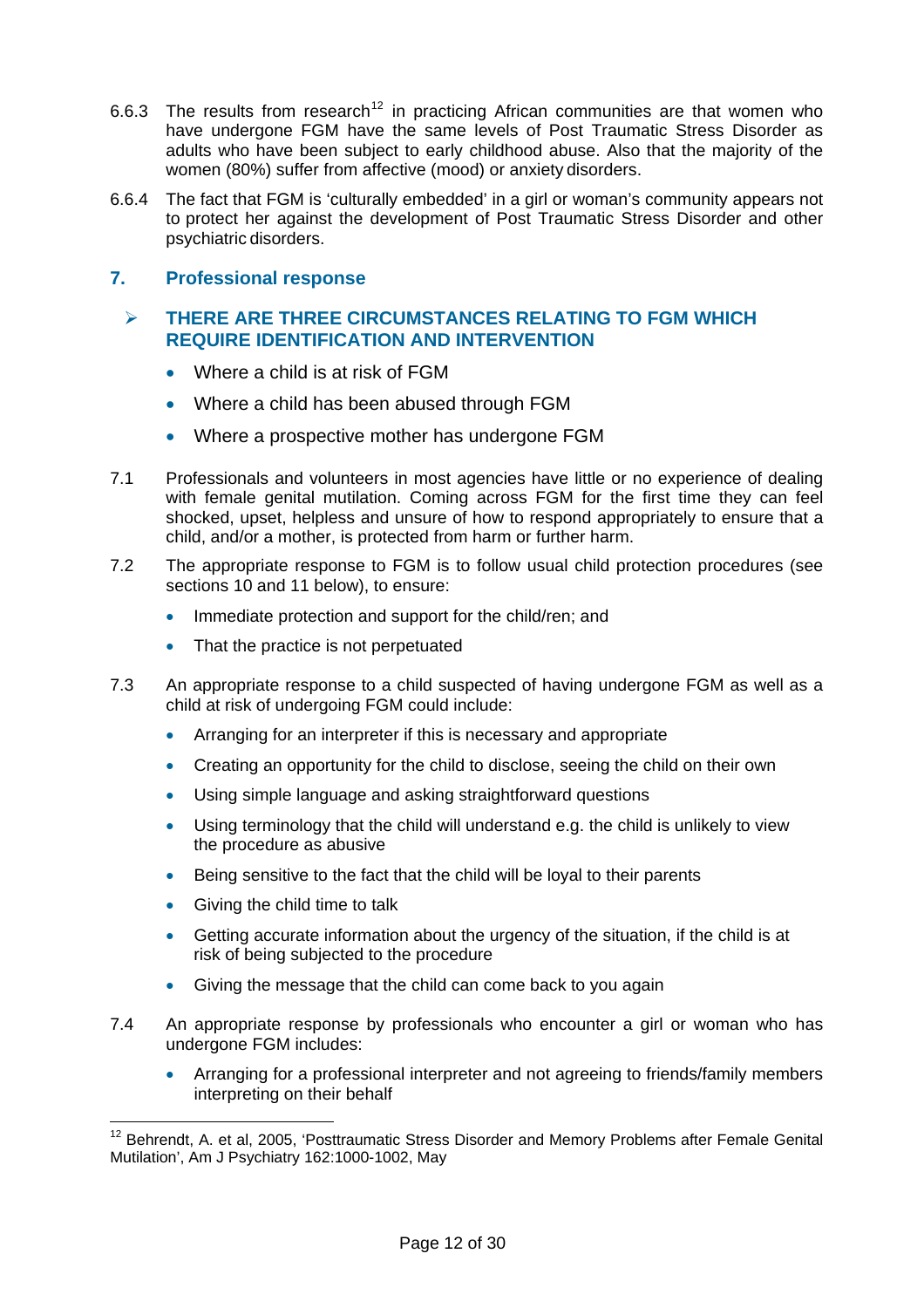- **Being sensitive to the intimate nature of the subject**
- Making no assumptions
- Asking straightforward questions
- Being willing to listen
- Being non-judgemental (condemning the practice, but not blaming the girl/woman)
- Understanding how she may feel in terms of language barriers, culture shock, that she, her partner, her family are being judged
- Giving a clear explanation that FGM is illegal and that the law can be used to help the family avoid FGM if/when they have daughters

#### **Case study: One woman's story[13](#page-12-0)**

'Margaret' remembers that she wanted to undergo infibulation, she couldn't go to school until it was done. But afterwards she was no longer able to do all the things she enjoyed as a child, climbing her favourite tree, playing football, riding a donkey and gymnastics, all these might tear the scar tissue.

Margaret says that in her teenage years she had very painful periods as a result of the infibulation. As a young married woman, she says, she had little feeling. Sex became a necessity just to satisfy her husband and produce children.

Margaret says 'your childhood is gone – you're disabled for life...'

## **8. Identifying a child who has been subject to FGM or who is at risk of being abused through FGM**

### **A child at risk of FGM**

- 8.1.2 Professionals in all agencies, and individuals and groups in the community, need to be alert to the possibility of a child being at risk of, or having experienced female genital mutilation. There are a range of potential indicators that a child may be at risk of FGM, which individually may not indicate risk but if there are two or more present this could signal risk to the child.
- 8.1.3 Indications that FGM may be about to take place include:
	- The family comes from a community that is known to practise FGM. E.g. Somalia, Sudan and other African countries (see section 3. above). It may be possible that they will practice FGM if a female family elder is around
	- Parents state that they or a relative will take the child out of the country for a prolonged period
	- A child may talk about a long holiday to her country of origin or another country where the practice is prevalent, including African countries and the Middle East

<span id="page-12-0"></span> $\overline{a}$ <sup>13</sup> Female Genital Mutilation DVD, Department of Health, 2006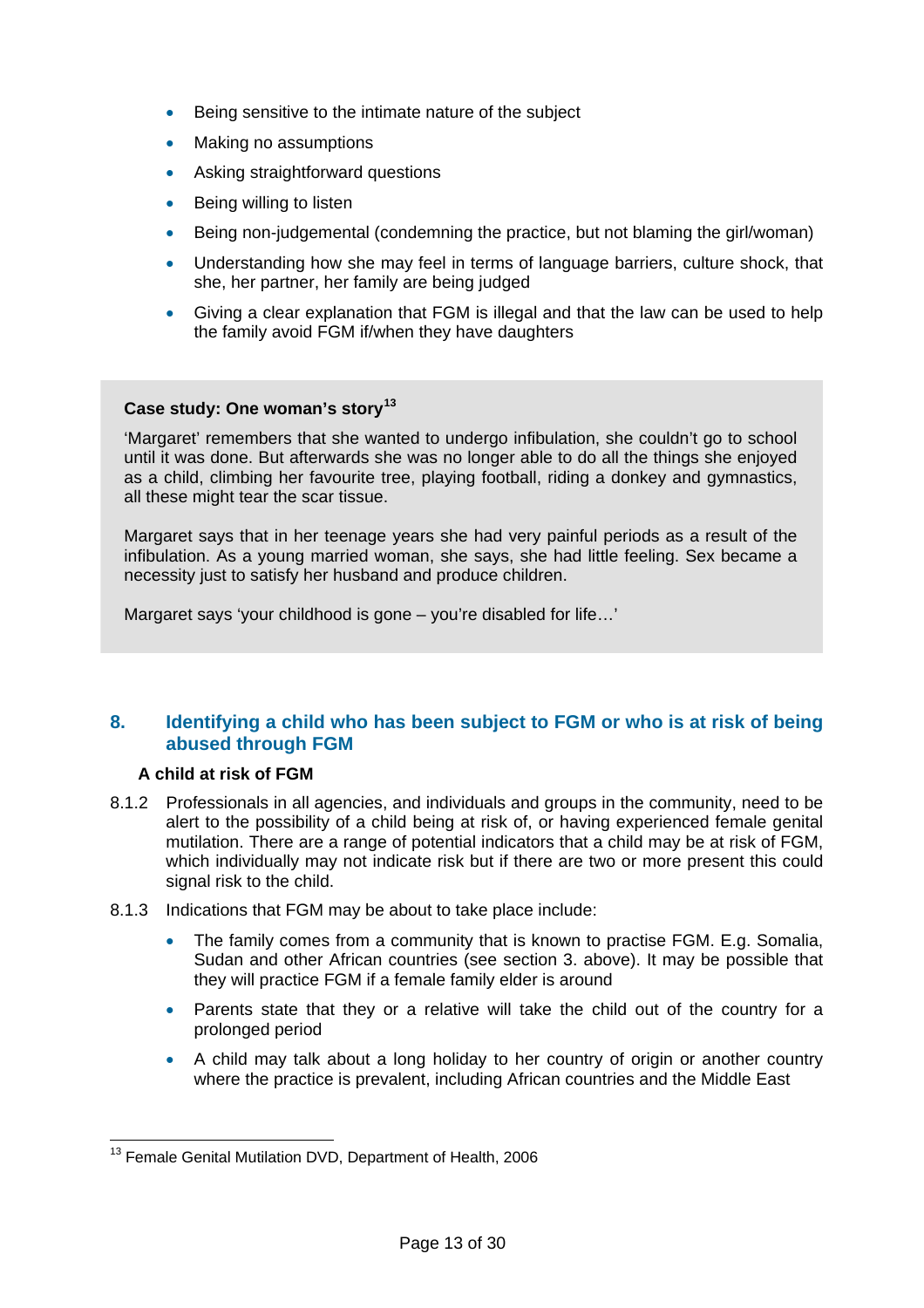- A child may confide to a professional that she is to have a 'special procedure' or to attend a special occasion
- A professional hears reference to FGM in conversation, for example a child may tell other children about it
- A child may request help from a teacher or another adult
- Any female child born to a woman who has been subjected to FGM must be considered to be at risk, as must other female children in the extended family
- Any female child who has a sister who has already have undergone FGM must be considered to be at risk, as must other female children in the extended family

#### **8.2.1 Indications that FGM may have already taken place include:**

- A child may spend long periods of time away from the classroom during the day with bladder or menstrual problems if she has undergone Type 3 FGM
- There may be prolonged absences from school if she has undergone Type 3 FGM
- A prolonged absence from school with noticeable behaviour changes on the girl's return could be an indication that a girl has recently undergone FGM
- Professionals also need to be vigilant to the emotional and psychological needs of children who may/are suffering the adverse consequence of the practice e.g. withdrawal, depression etc
- A child may confide in a professional
- A child requiring to be excused from physical exercise lessons without the support of her GP
- A child may ask for help

#### **9. Identifying a young girl or mother who has undergone FGM**

#### **9.1 Health professionals gathering information**

- 9.1.1 Health professionals in GP surgeries, sexual health clinics and maternity services are the most likely to encounter a girl or woman who has been subjected to FGM.
- 9.1.2 If the girl/woman is from a community which traditionally practices FGM, information gathering should be approached sensitively. A question about FGM should be incorporated when the routine patient history is being taken. A female interpreter may be required. The interpreter should be appropriately trained in relation to FGM and must not be a family member.
- 9.1.3 A suitable form of words should be used, 'circumcised' is not medically correct and although 'mutilation' is the most appropriate term, it might not be understood or it may be offensive to a woman from a practising community who does not view FGM in that way. Different terminology will be culturally appropriate to the different cultures.
- 9.1.4 A health professional may make an initial approach by asking a woman whether she has undergone FGM saying: 'I'm aware that in some communities women undergo some traditional operation in their genital area. Have you had FGM or have you been cut?' To ask about infibulation health professionals can use the question: 'are you closed or open?'. This may lead to the woman providing the terminology appropriate to her language/culture.
- 9.1.5 Asking the right questions in a simple, straightforward and sensitive way is key to establishing the understanding, information exchange and relationship needed to plan for the girl/woman's wellbeing and the welfare and wellbeing of any daughters she may have, or girl children she may have access to.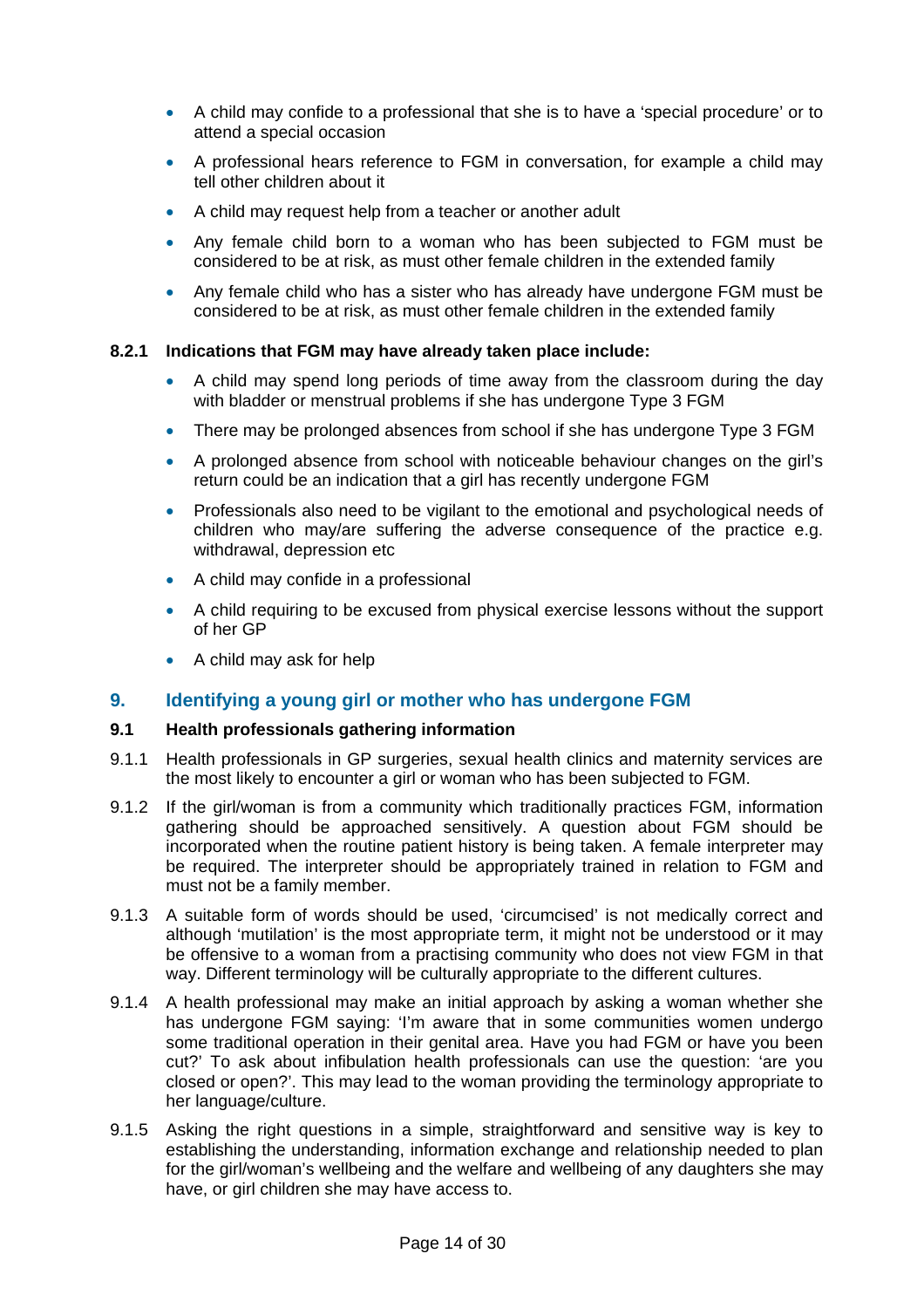## **9.2 Pregnancy and childbirth**

- 9.2.1 At antenatal booking the holistic assessment may identify women who have undergone FGM. Midwives and Obstetricians should then plan appropriate care for pregnancy and deliverv<sup>[14](#page-14-0)</sup>
- 9.2.2 Women with FGM Type 3 require special care during pregnancy and childbirth, especially if it is first pregnancy or the woman has had a previous caesarean section or re-infibulation took place in the past. Early antenatal registration is important in providing midwives with the opportunity to plan for this. Women may not know which type of FGM they have undergone, it is therefore best practice to examine the woman during the booking. Unfortunately many women only access services very late in their pregnancy.
- 9.2.3 The plan should be an extension of NICE guidelines that midwives are already familiar with i.e. history taking, offering individual care and being culturally sensitive. However the woman should be told that ideally she should be de-infibulated<sup>[15](#page-14-1)</sup> during  $2<sup>nd</sup>$ trimester.

#### **9.3 Counselling**

- 9.3.1 All girls/women who have undergone FGM (and their boyfriends/partners or husbands) must be told that re-infibulation is against the law and will not be done under any circumstances. Each woman should be offered counselling to address how things will be different for her afterwards.
- 9.3.2 Counselling sessions should be offered and arranged, taking into account that the woman may not want to make the arrangements about it when her boyfriend/partner or husband or other family members are present. Professionals should be aware that there may be coercion and control involved which may have repercussions for the girl/ woman.
- 9.3.3 Boyfriends/partners and husbands should also be offered counselling, they are usually supportive when the reality is explained to them.
- 9.3.4 Health professionals should communicate equally the disadvantages of infibulation and the benefits of remaining open after childbirth. It:
	- Is more hygienic.
	- Means that sex will be much more comfortable and better once both partners get used to it.
	- Will make future births much easier and less risky
	- Increases the likelihood of conception
	- Reduces the chances of neonatal death<sup>[16](#page-14-2)</sup>
- 9.3.5 Once girls/women know all the facts and the benefits of remaining open most of them are happy to remain so. Health professionals should not, however assume that this means that the woman will be more able to resist the pressure from the community to subject any daughter/s she may have to FGM.

## **10. Professionals and volunteers from all agencies responding to concerns**

#### **10.1 Summary response**

<span id="page-14-1"></span><span id="page-14-0"></span><sup>&</sup>lt;sup>14</sup> Royal College of Obstetricians and Gynaecologists, 2003 and Royal College of Midwives, 1998<br><sup>15</sup> Whilst professionals may be aware that they cannot re-infibulate, the two edges must be over-sown<br>or they may naturally

<span id="page-14-2"></span> $\frac{16}{16}$  World Health Organisation, June 2006: http://www.newscientist.com/article/dn9258-female-genitalmutilation-complicates-births.html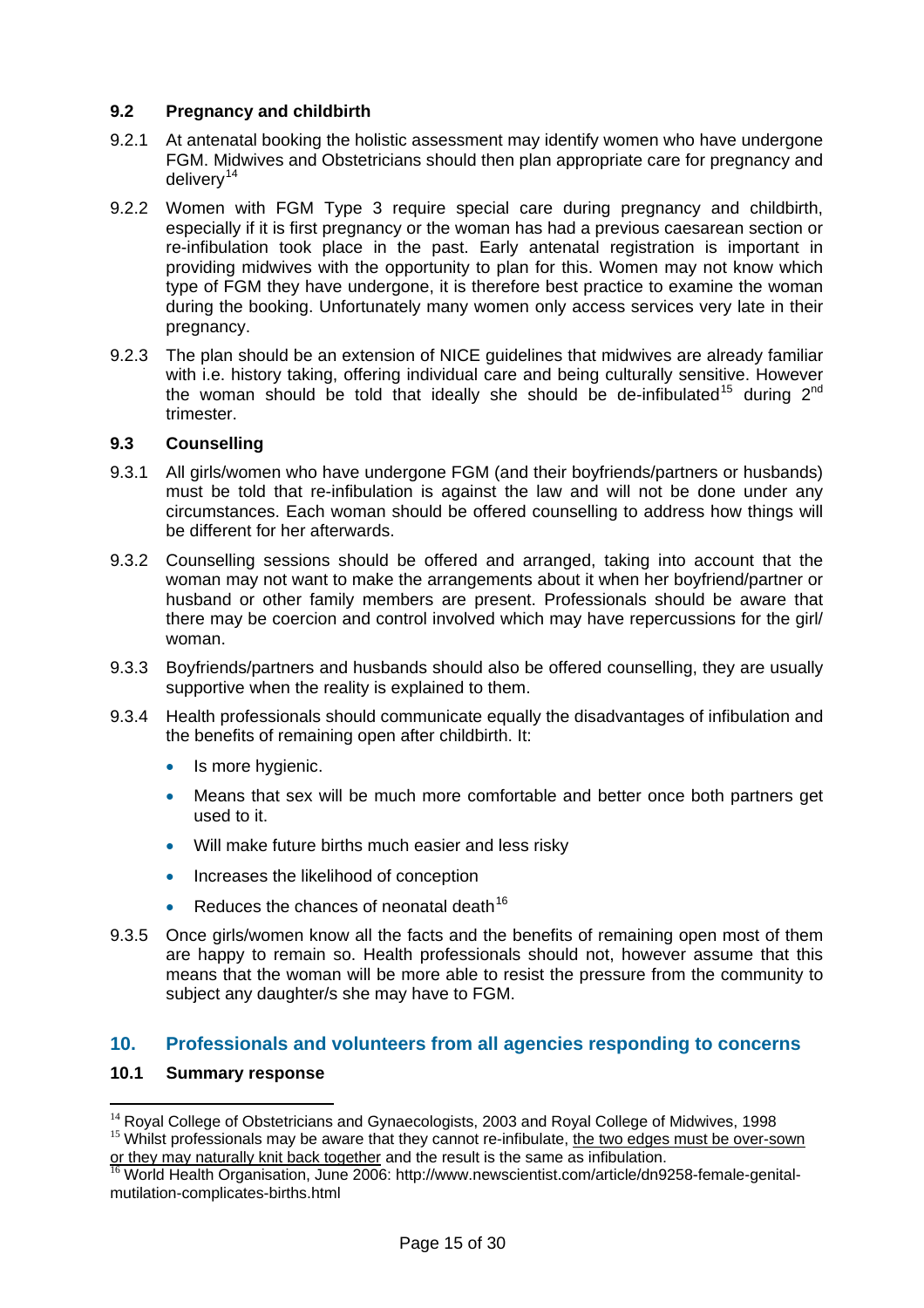Any information or concern that a child is at immediate risk of, or has undergone, female genital mutilation should result in a child protection referral to LA Children's Social in line with section 11 LA Children's Social Care, below and *section 6. Referral & Assessment, London Child Protection Procedures, LSCB, 2006.* 

Where a child is thought to be at risk of FGM practitioners should be alert to the need to act quickly – before the child is abused through the FGM procedure in the UK or taken abroad to undergo the procedure.

See Appendix 1 for Multi-agency Child Protection Decision-making and Action Flowchart.

#### **10.2 Education/ leisure and community and faith groups**

Concerns that a child is at risk of being abused through FGM

- 10.2.1 Teachers, other school staff, volunteers and members of community groups may become aware that a child is at risk of FGM through a parent/other adult, a child or other children disclosing that:
	- The procedure is being planned
	- An older child in the family has already undergone FGM

School nurses are in a particularly good position to identify FGM or receive a disclosure about it.

- 10.2.2 A professional, volunteer or community group member who has information or suspicions that a child its at risk of FGM should consult with their agency or group's designated Child Protection Adviser (if they have one) and should make an immediate referral to LA Children's Social Care, in line with section 11 LA Children's Social Care, below and *section 6. Referral & Assessment, London Child Protection Procedures, LSCB, 2006.*
- 10.2.3 The referral should not be delayed in order to consult with the designated Child Protection Adviser, a manager or group leader, as multi-agency safeguarding intervention needs to happen quickly.
- 10.2.4 If there is a concern about one child, consideration must be given to whether siblings are at similar risk. Once concerns are raised about FGM there should also be consideration of possible risk to other children in the practicing community.

Concerns that a child has already been abused through FGM

- 10.2.5 Teachers, other school staff, volunteers and members of community groups may become aware that a child has been subjected to FGM through:
	- A child presenting with the signs and symptoms described in section 8 above
	- A parent/other adult, a child or other children disclosing that the child has been subjected to FGM
- 10.2.6 A professional, volunteer or community group member who has information or suspicions that a child has been subjected to FGM should consult with their agency or group's designated Child Protection Adviser (if they have one) and make a referral to LA Children's Social Care, in line with section 11. LA Children's Social Care, below and *section 6. Referral & Assessment, London Child Protection Procedures, LSCB, 2006.*
- 10.2.7 If the child appears to be in acute physical and/or emotional distress, they should make an immediate referral to LA Children's Social Care (in line with section 11. LA Children's Social Care, below and *section 6. Referral & Assessment, London Child Protection Procedures, LSCB, 2006), and to the local Health Service.*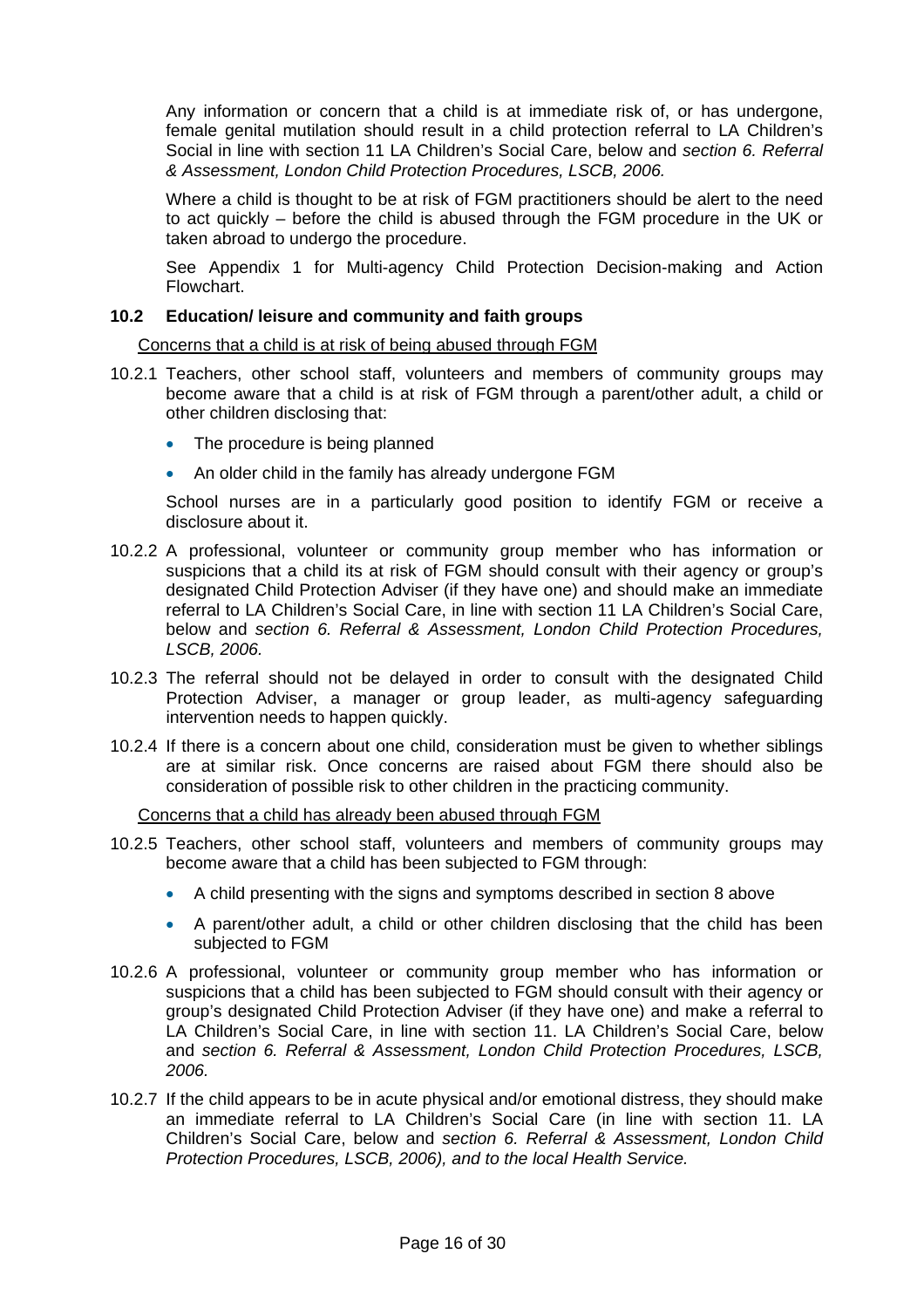- 10.2.8 If there is a concern about one child, the child's siblings and the children in the extended family, should be considered to be at risk.
- 10.2.9 Once concerns are raised about FGM in relation to one child/family there should also be consideration of possible risk to other children in the practicing community.

#### **10.3 Health**

#### Concerns in relation to a mother who has undergone FGM

- 10.3.1 Health professionals encountering a girl or woman who has undergone FGM should be alert to the risk of FGM in relation to her:
	- Younger siblings
	- Daughters or daughters she may have in the future
	- Extended family members
- 10. 3.2 Health professionals in GP surgeries, sexual health clinics and maternity services are the most likely to encounter a girl or woman who has been subjected to FGM. All girls and women who have undergone FGM should be given information about the legal and health implications of practising FGM.

Health visitors, are in a good position to reinforce information about the health consequences and the law relating to FGM. Currently FGM is not always provided on post-natal discharge reports and is not recorded routinely in health visiting records. Health visitors should seek to record this information wherever possible.

- 10.3.3 If a girl or woman who has been de-infibulated requests re-infibulation after the birth of a child, where the child is female, or there are daughters in the family, health professionals should consult with their designated Child Protection Adviser and with LA Children's Social Care about making a referral to them.
- 10.3.4 After childbirth a girl/woman who has been de-infibulated may request and continue to request, re-infibulation. This should be treated as a child protection concern. This is because whilst the request for re-infibulation is not in itself a child protection issue, the fact that the girl or woman is apparently not wanting to comply with UK law and/or consider that the process is harmful, raises concerns in relation girl child/ren she may already have or may have in the future. Professionals should consult with the designated Child Protection Adviser and with LA Children's Social Care about making a referral to them (see sections 10 and 11 below).
- 10.3.5 If the girl or woman is a mother or prospective mother, her child/ren or unborn child should be considered at risk of significant harm. The health professional should consult with their designated Child Protection Adviser and should make a referral to LA Children's Social Care, in line with section 11 below and *section 6. Referral & Assessment, London Child Protection Procedures, LSCB, 2007.*
- 10.3.6 If the girl or woman has the care of female children, these children should be considered children at risk of significant harm, the designated Child Protection Adviser should be consulted and a referral made to LA Children's Social Care, as above.
- 10.3.7 See also the BMA Guidance: *FGM: Caring for patients and child protection*[17](#page-16-0)

#### **10.4 The police**

- 10.4.1 The police have a key role in the investigation of serious crime.
- 10.4.2 All Child Abuse Investigation Teams (CAITs) in London have an awareness of FGM and the Metropolitan Police Service has a specific policy to deal with allegations of

<span id="page-16-0"></span><sup>&</sup>lt;sup>17</sup> http://www.bma.org.uk/ap.nsf/AttachmentsByTitle/PDFfgm0706/\$FILE/FGM0706.pdf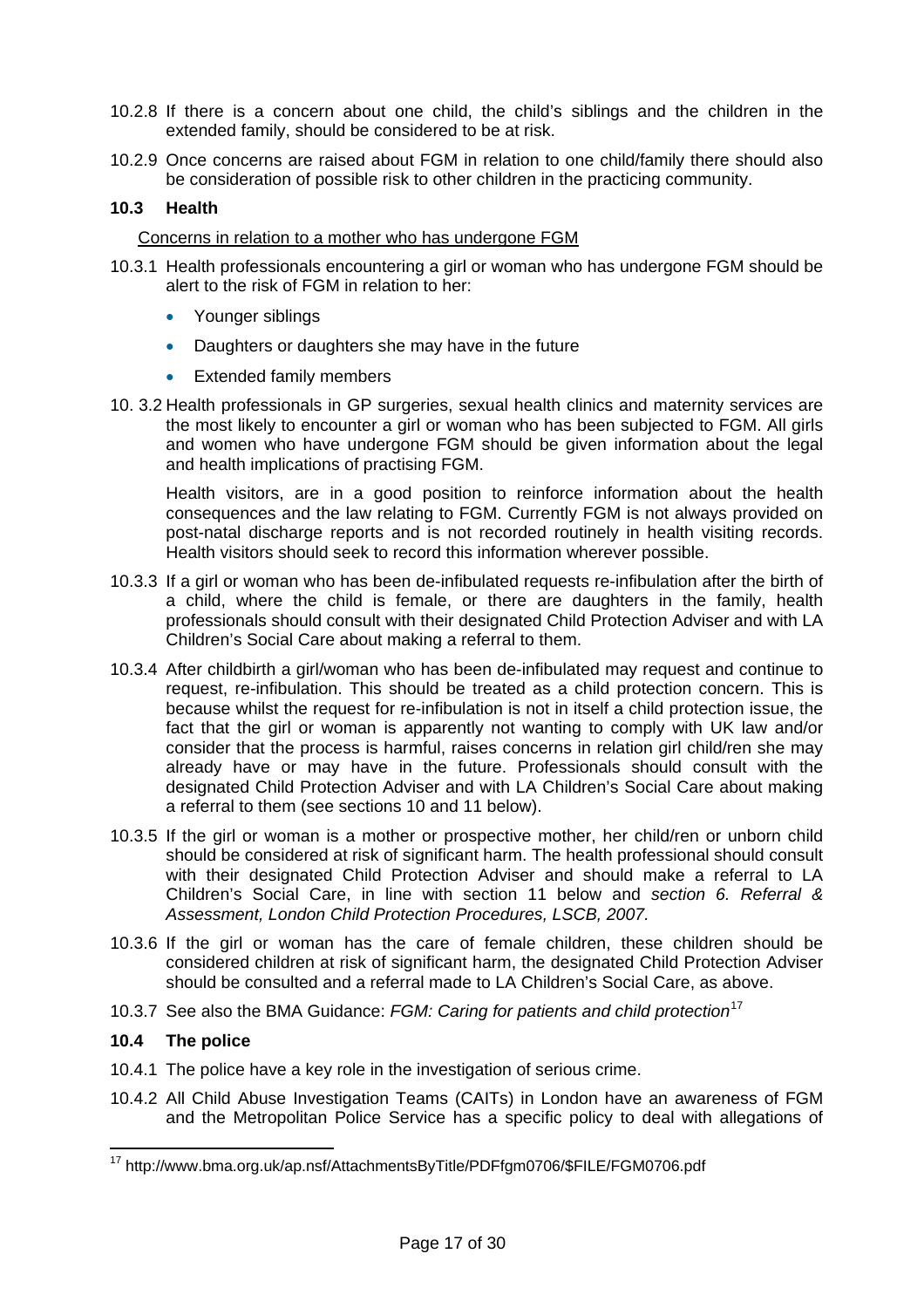FGM. The police response recognises the need for an effective investigative response to what is regarded as an extremely severe form of child abuse, recognising the immediate and long term pain, suffering and risks to health associated with this practice.

- 10.4.3 Where FGM has been practised the CAIT will take a lead role in the investigation of this serious crime, working to common joint investigative practices and in line with strategy agreements.
- 10.4.4 The police investigation will extend to identifying established excisors and investigating these with a view to identifying further victims and closing down these networks within the Metropolitan Police Service and beyond, where children in London are affected.

## **11. LA children's social care**

Children's Social Care will investigate (initially) under Section 47 of the Children Act (1989).

If a referral is received concerning one child, consideration must be given to whether siblings are at similar risk.

Once concerns are raised about FGM there should also be consideration of possible risk to other child in the practicing community. Professionals should be alert to the fact that any one of the girl children amongst these could be identified as being at risk of FGM and will then need to be responded to as a child in need or a child in need of protection.

#### **11.1 Strategy meeting**

- 11.1.1 On receipt of a referral a strategy meeting must be convened within two working days, and should involve representatives from police, Children's Social Care, education, health and voluntary services. Health providers or voluntary organisations with specific expertise e.g. FGM, domestic violence and/or sexual abuse, must be invited; and consideration may also be given to inviting a legal advisor (*section 6. Referral & Assessment, London Child Protection Procedures, LSCB, 2006.*).
- 11.1.2 The strategy meeting must first establish if either parents or child has had access to information about the harmful aspects of FGM and the law in the UK. If not, the parents/child should be given appropriate information regarding the law and harmful consequences of FGM.
- 11.1.3 An interpreter and, if possible a community advocate, appropriately trained in all aspects of FGM must be used in all interviews with the family. A female interpreter should be used, who is not a family relation.
- 11.1.4 Every attempt should be made to work with parents on a voluntary basis to prevent the abuse. It is the duty of the investigating team to look at every possible way that parental co-operation can be achieved, including the use of community organisations and/or community leaders to facilitate the work with parents/family. However, the child's interest is always paramount.
- 11.1.5 If no agreement is reached, the first priority is protection of the child and the least intrusive legal action should be taken to ensure the child's safety.
- 11.1.6 The primary focus is to prevent the child undergoing any form of FGM, rather than removal of the child from the family.

### **11.2 Children at immediate risk of harm**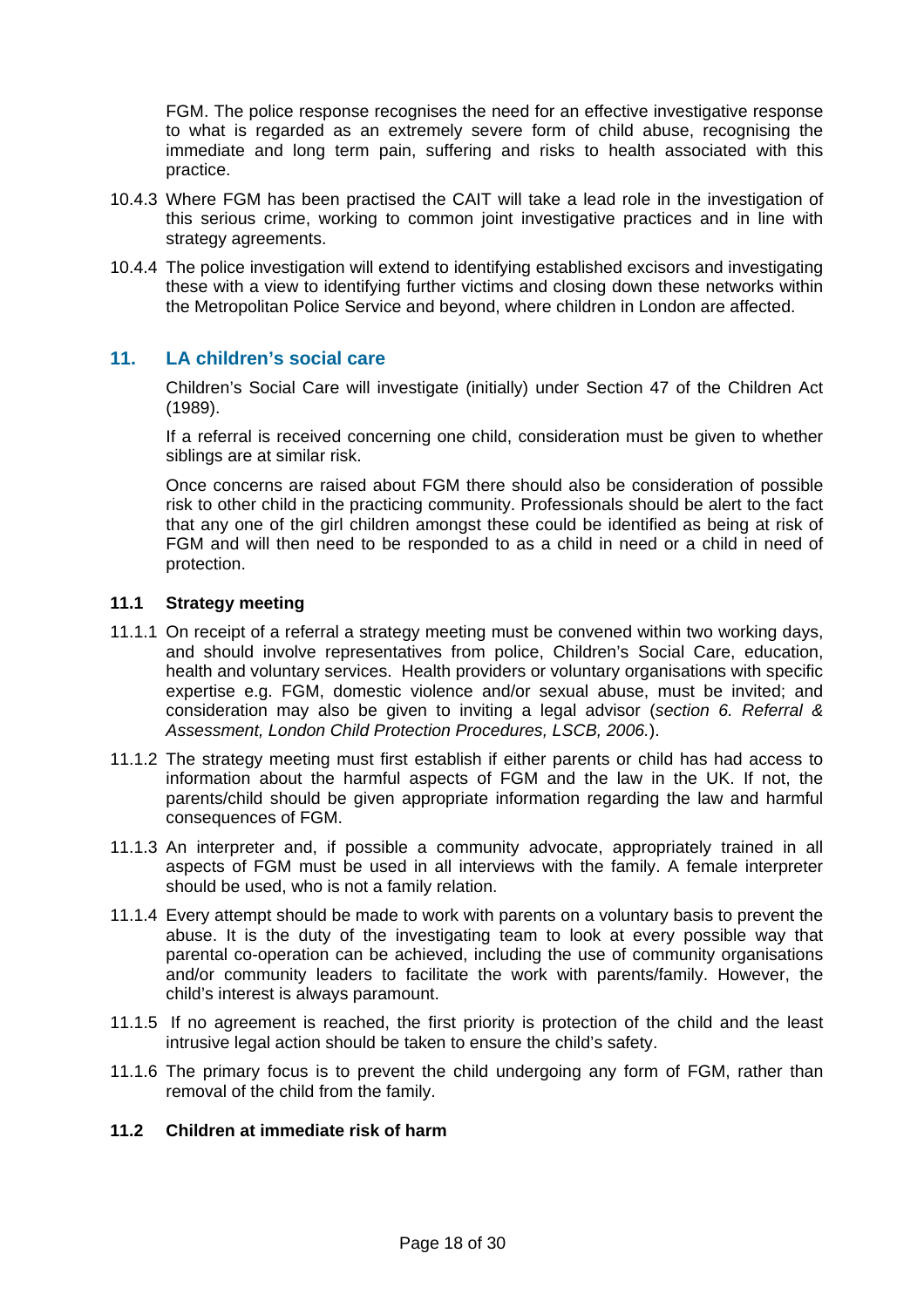11.2.1 If the strategy meeting decides that the child is in immediate danger of mutilation and parents cannot satisfactorily guarantee that they will not proceed with it, then an emergency protection order should be sought.

#### **11.3 If a child has already undergone FGM**

- 11.3.1. A strategy meeting must be convened within two days. The strategy meeting will consider how, where and when the procedure was performed and the implication of this.
- 11.3.2. If the child has already undergone FGM the strategy meeting will need to consider carefully whether to continue enquiries or whether to assess the need for support services. If any legal action is being considered, legal advice must be sought.
- 11.3.3 A second strategy meeting should take place within ten working days of the referral, with the same chair. This meeting must evaluate the information collected in the enquiry and recommend whether a child protection conference is necessary, in line with *section 7. Child Protection Conferences, London Child Protection Procedures, LSCB, 2006.*
- 11.3.4 A girl who has already undergone FGM should not normally be subject to a child protection conference or registered unless additional child protection concerns exist. However, she should be offered counselling and medical help. Consideration must be give to any other female siblings at risk (see good practice guidelines for Children's Social Care).
- 11.3.5 A child protection conference should only be considered necessary if there are unresolved child protection issues once the initial investigation and assessment have been completed.

## **12. Reducing the prevalence of FGM**

.

#### **12.1 The role of local safeguarding children boards**

- 12.1.1 Local Safeguarding Children Boards (LSCBs) duties and responsibilities include promoting activity amongst local agencies and in the community to:
	- Identify and prevent maltreatment or impairment of health or development, and ensure children are growing up in circumstances consistent with safe and effective care
	- Safeguard and promote the welfare of groups of children who are potentially more vulnerable than the general population
	- Increase understanding of safeguarding children issues in the professional and wider community, promoting the message that safeguarding is everybody's responsibility

The LSCB should undertake initiatives in relation to FGM which fulfil these duties and responsibilities.

- 12.1.2 LSCBs are responsible for ensuring that should ensure that single agency and interagency training on safeguarding and promoting welfare is provided in order to meet local needs i.e. that staff who have responsibility for child protection work are acquainted with child protection procedures in relation to FGM and are confident working with local preventative programmes relating to FGM.
- 12.1.3 London's LSCBs may consider developing and supporting a centralised virtual team of experts to advise professionals on the prevention of FGM in the community and the appropriate professional response to individual cases.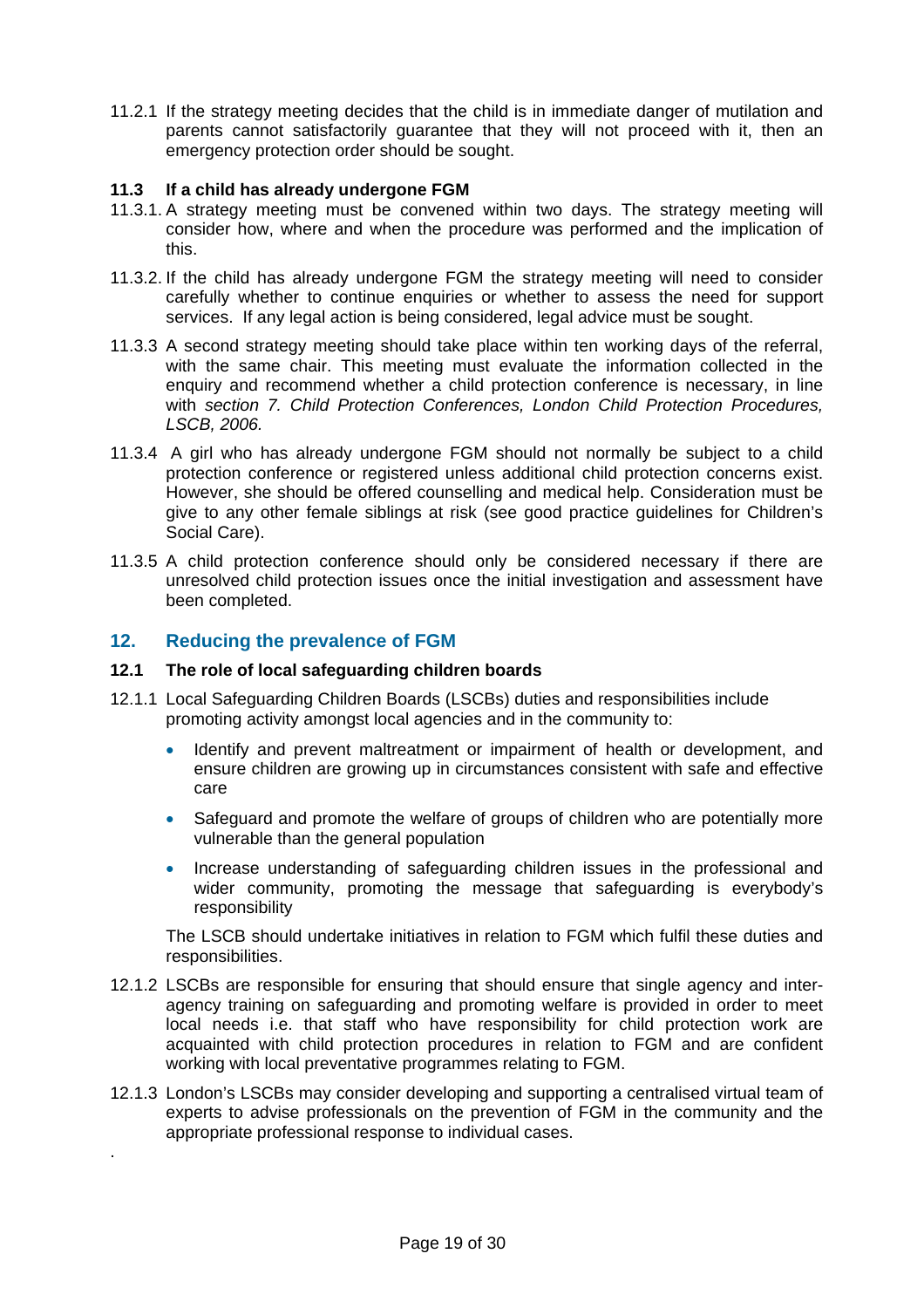## **13. Information sharing**

- 13.1 Professionals in all agencies need to be confident and competent in sharing information appropriately both to safeguard children from being abused through FGM and to enable children and women who have been abused through FGM to receive physical and emotional and psychological help.
- 13.2 Professionals in all agencies should share information in line with Section 3. Information Sharing, in the *London Child Protection Procedures (2007)*: [www.londoncpc.gov.uk](http://www.londoncpc.gov.uk/)

Christine Christie, London Safeguarding Children Board Manager, April 2007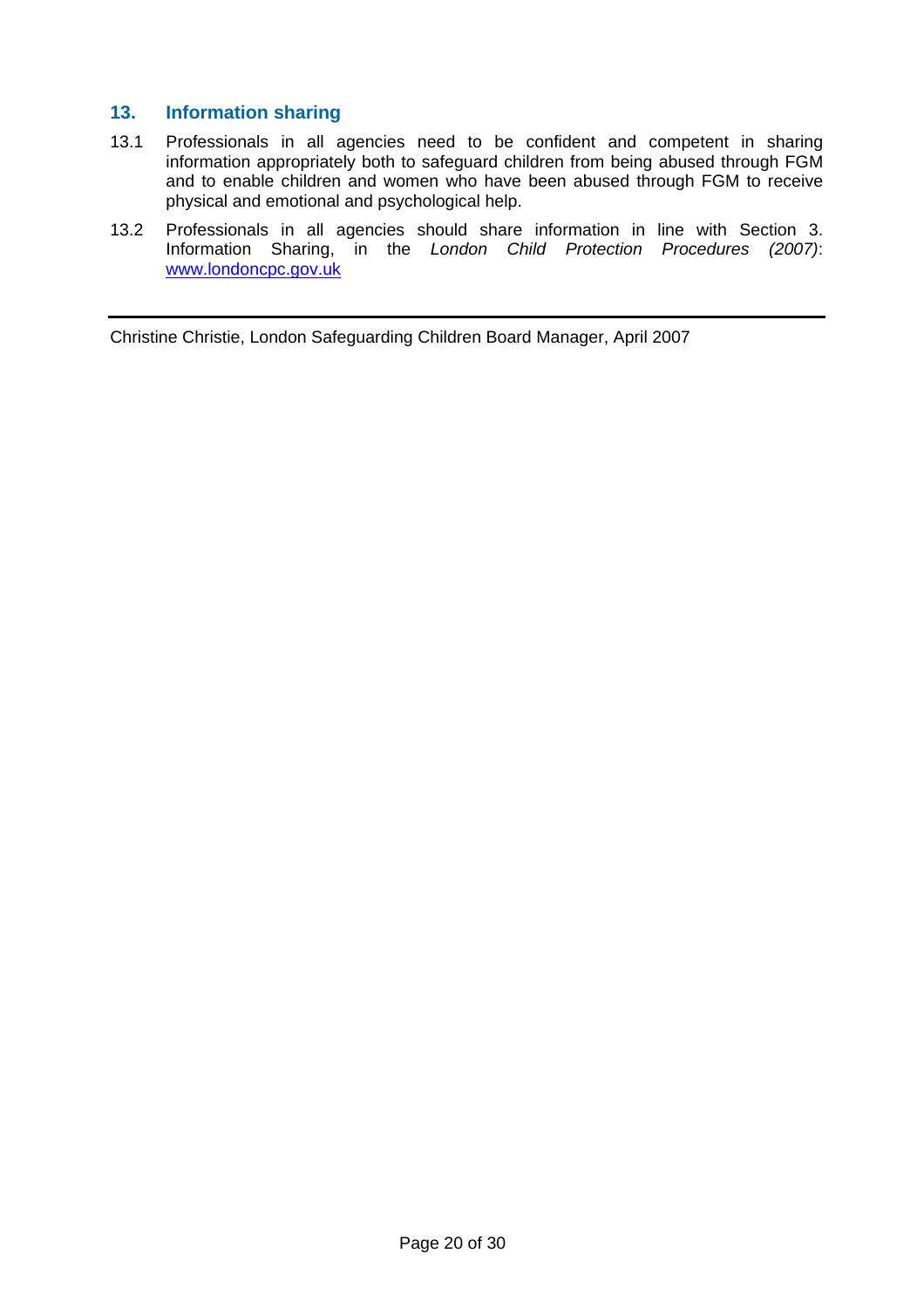**Multi-agency Child Protection Decision-making and Action** 

**Flowchart** (based on the London Child Protection Procedures, LSCB (2007))

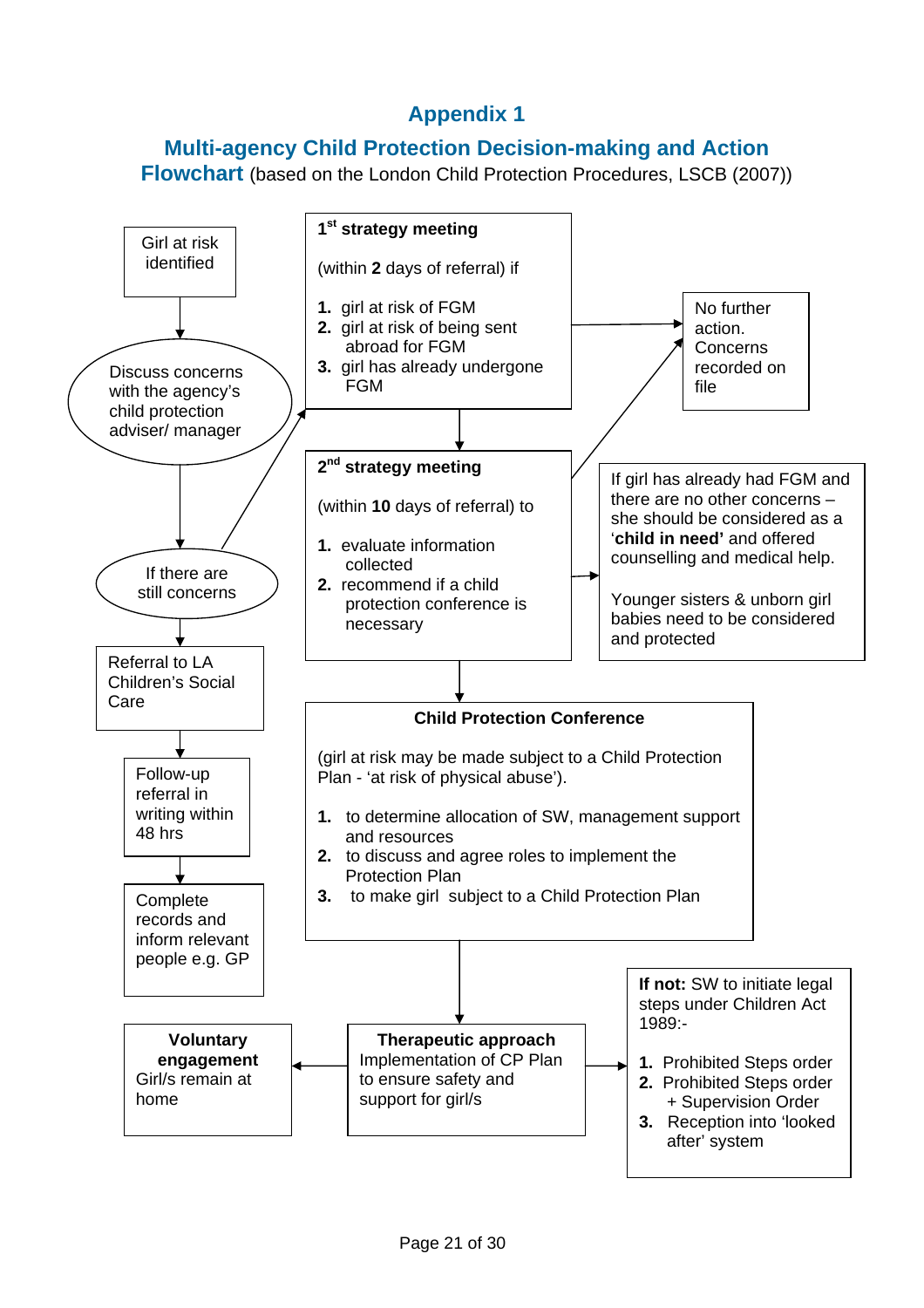# **Decision-making and Action Flowchart for Professionals in Health**

# **Working with Women**

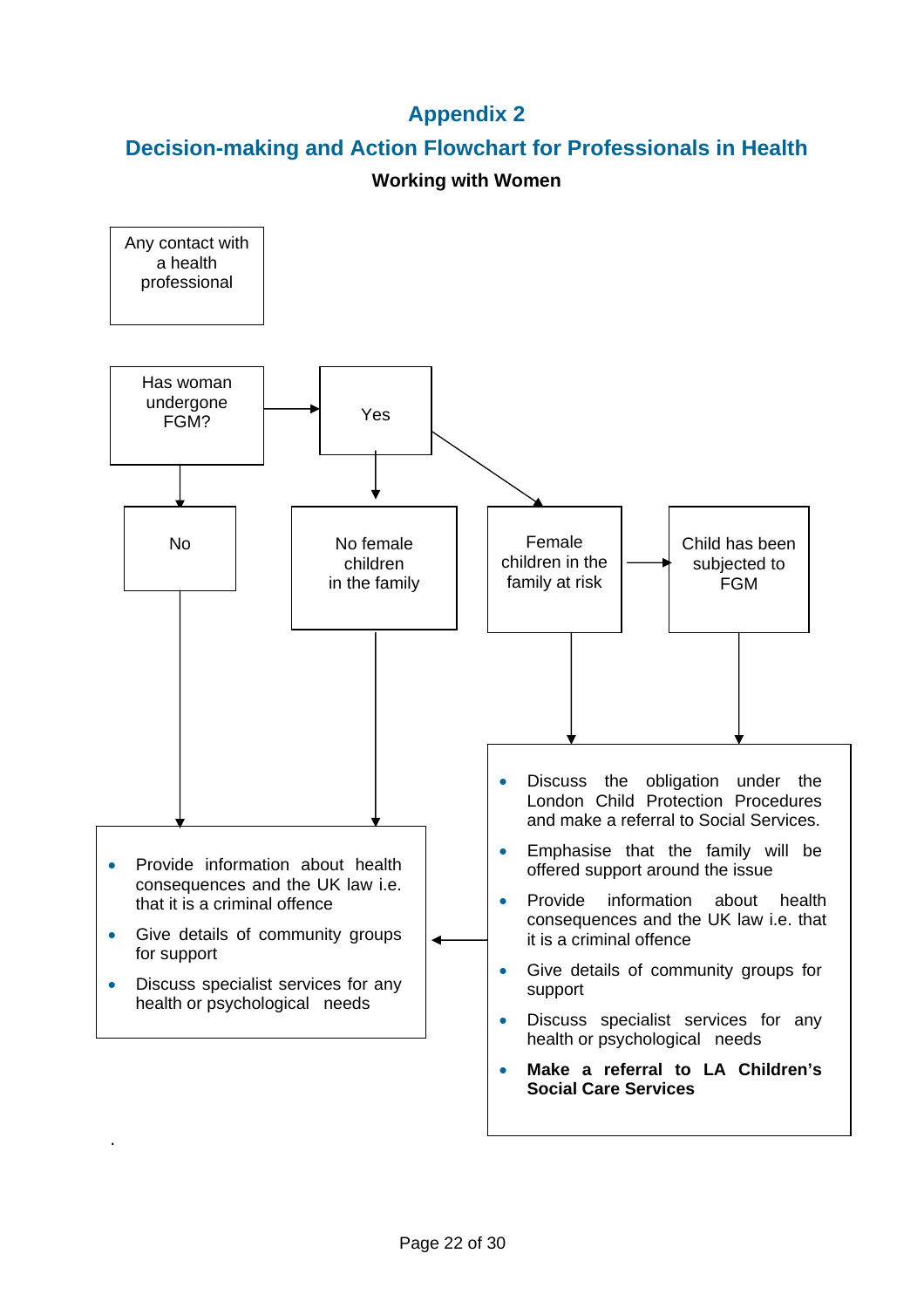# **Decision-making and Action Flowchart for Professionals in LA Education and Schools, & Professionals and Volunteers in the Voluntary Sector**

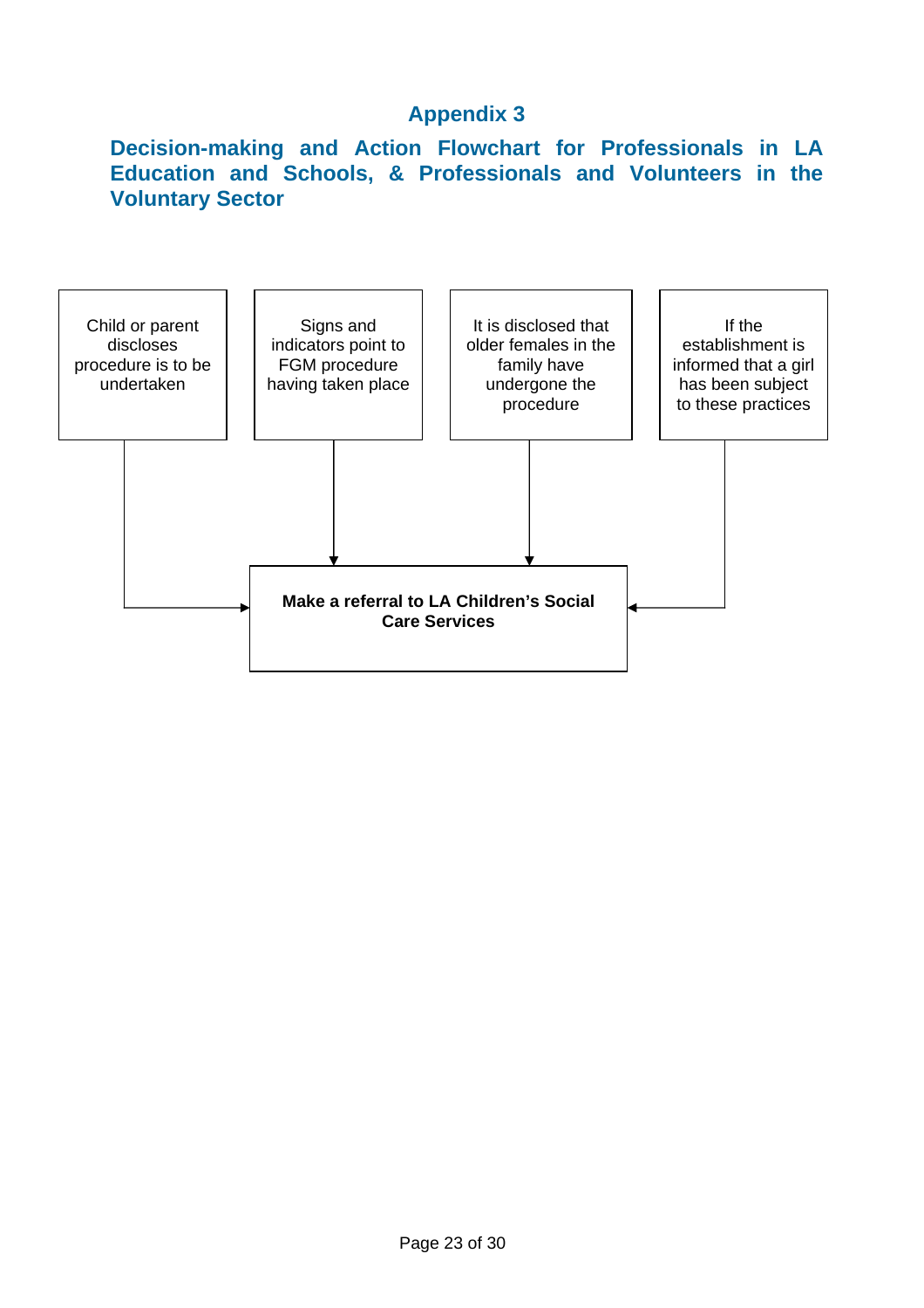# **Decision-making and Action Flowchart for Professionals in LA Children's Social Care**

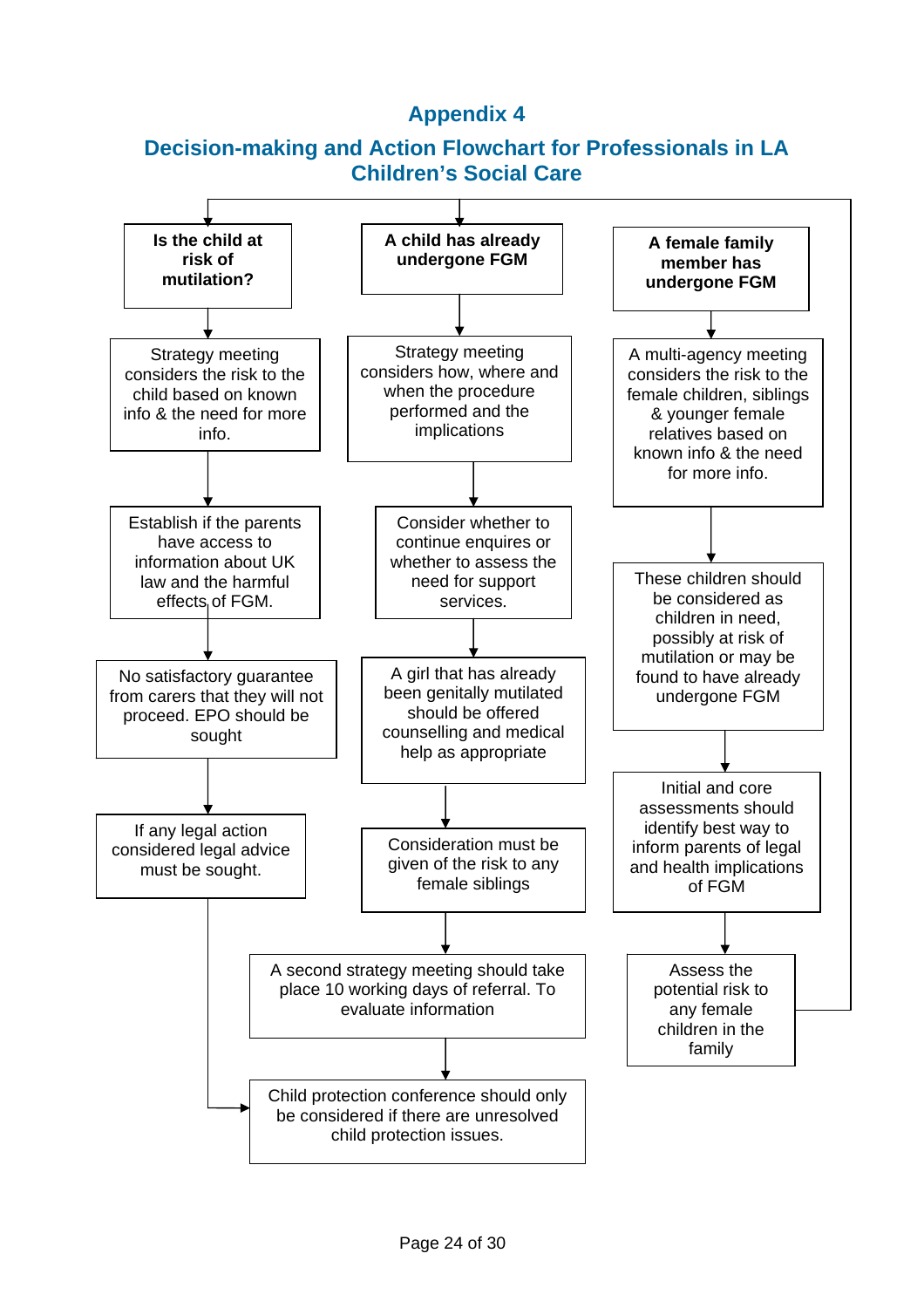# **Recent Progress Internationally**

#### **Female Genital Mutilation not Islamic – say top Egyptian clerics**

The Foundation for Women's Health Research and Development (FORWARD) and the London Central Mosque Trust & the Islamic Cultural Centre (ICC) welcome the break through announcements by top Muslim clerics to disassociate Islam from Female Genital Mutilation (FGM). The declaration was announced on 22 November 2006 during an international conference on FGM in Cairo, Egypt.

The Grand Sheikh of al-Azhar, the highest Sunni Islamic institution in the world, Sheikh Mohammed Sayyid Tantawi categorically stated "FGM has neither been mentioned in Quran nor Sunnah<sup>[18](#page-24-0)</sup>". This statement was reaffirmed by the top official cleric and Grand Mufti of Egypt, Sheikh Ali Gomma who said "Prophet Mohammed didn't circumcise his four daughters". Sheikh Yousif Algaradawi, a prominent Islamic figure, also addressed the conference by avowing that "FGM is not an Islamic requirement". These statements have come from the highest Islamic figures in the world which should be binding for all FGM practicing communities who are Sunni Muslims.

These announcements have long been waited for by FORWARD and ICC who are working jointly to eradicate FGM in the UK where some Muslims mistakenly think that FGM is an Islamic requirement.

For the last two decades FORWARD has maintained its position that the only way to eradicate FGM is to engage with FGM practicing communities particularly the religious and community leaders.

FORWARD and ICC urge all Imams and Muslim clerics in the UK and Europe to take notice of the declarations made in Cairo and follow the example of their counterparts in Egypt. We would urge all UK clerics to make similar statements and to actively educate their followers that female genital mutilation is not an Islamic requirement.

The FGM Act 2003 makes FGM illegal in the UK and anywhere in the world for UK citizens and permanent residents. The penalty for carrying out, aiding, abetting or counselling to procure FGM is 14 years imprisonment, a fine or both.

## **WEST AFRICA: Communities choose health over tradition**

 $\overline{a}$ 

On 3<sup>rd</sup> December 2006 150 communities in Guinea collectively abandoned the practice of female genital cutting – a landmark declaration in a country where more than 97 percent of women undergo the ritual.

Delegations led by women from each village converged on the central Guinean town of Lalya to speak about genital excision and participate in the declaration. All of Guinea's ethnic groups practice genital cutting, despite a law that forbids it.

The Senegal-based NGO Tostan organised the Guinea declaration after working with communities to show how traditional practices such as genital cutting are harming individuals and communities.

Khady Bah Faye, Tostan's communications officer, said that the Guinea declaration shows that momentum against the harmful practice is growing in Africa. She said Tostan has also been getting requests for assistance from the Gambia, Burkina Faso and Benin. The NGO has also worked in Mali and is about to begin in Mauritania.

<span id="page-24-0"></span> $18$  A saying or action ascribed to Prophet Mohammed (peace be upon him) or an act approved by the prophet.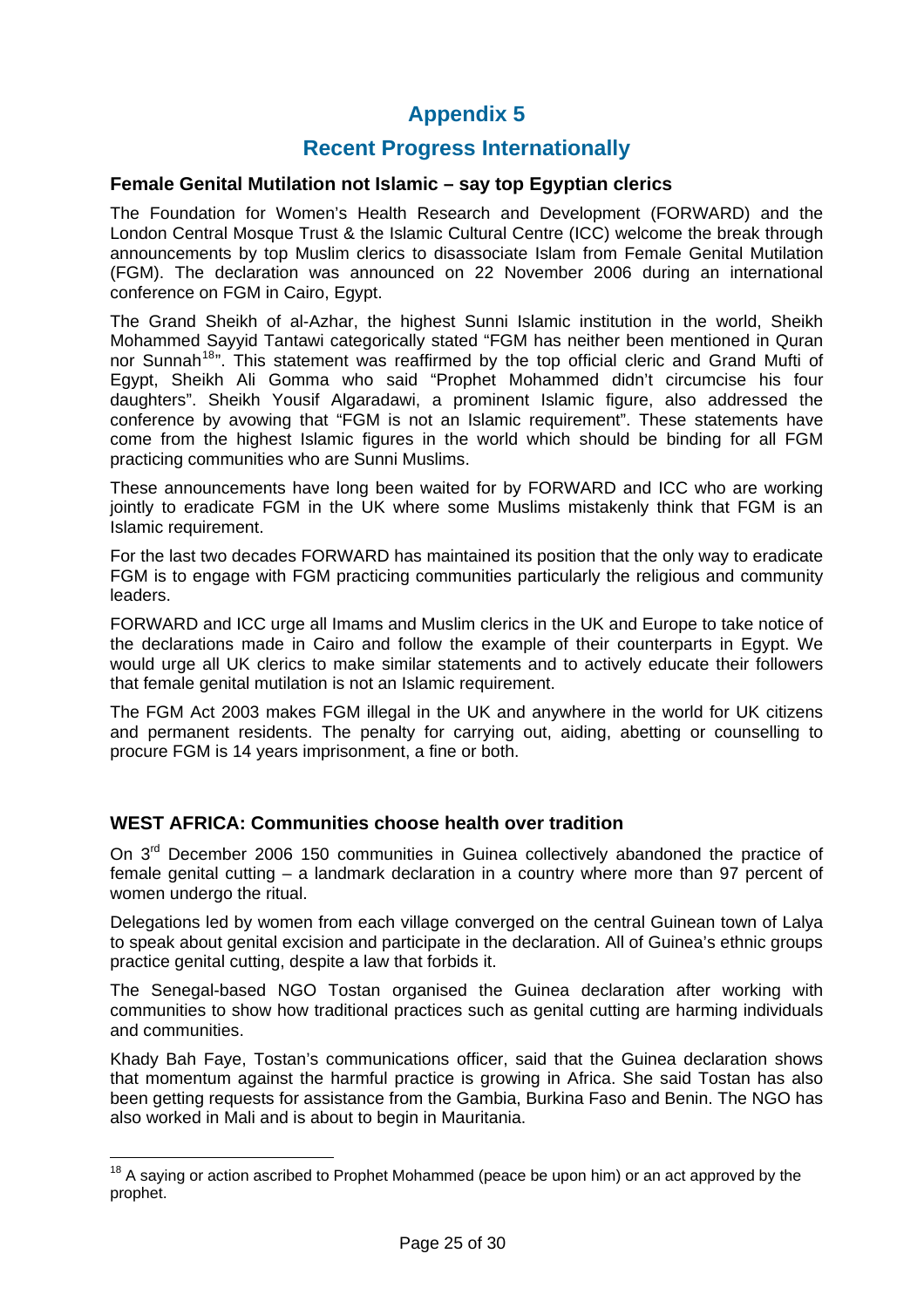More than 1,800 communities in Senegal, where excision is practiced among 28 percent of the population, have publicly abandoned genital cutting in the past nine years, Faye said. She said the continued rate of abandonment after at least two years was 65-80 percent.

"This has been a practice that has gone on for 2,000 years and yet it is going to take an understanding by people who believe this is part of their culture to understand the dangers to women so it can be eliminated," said Ann Veneman, executive director of the United Nations children's agency (UNICEF).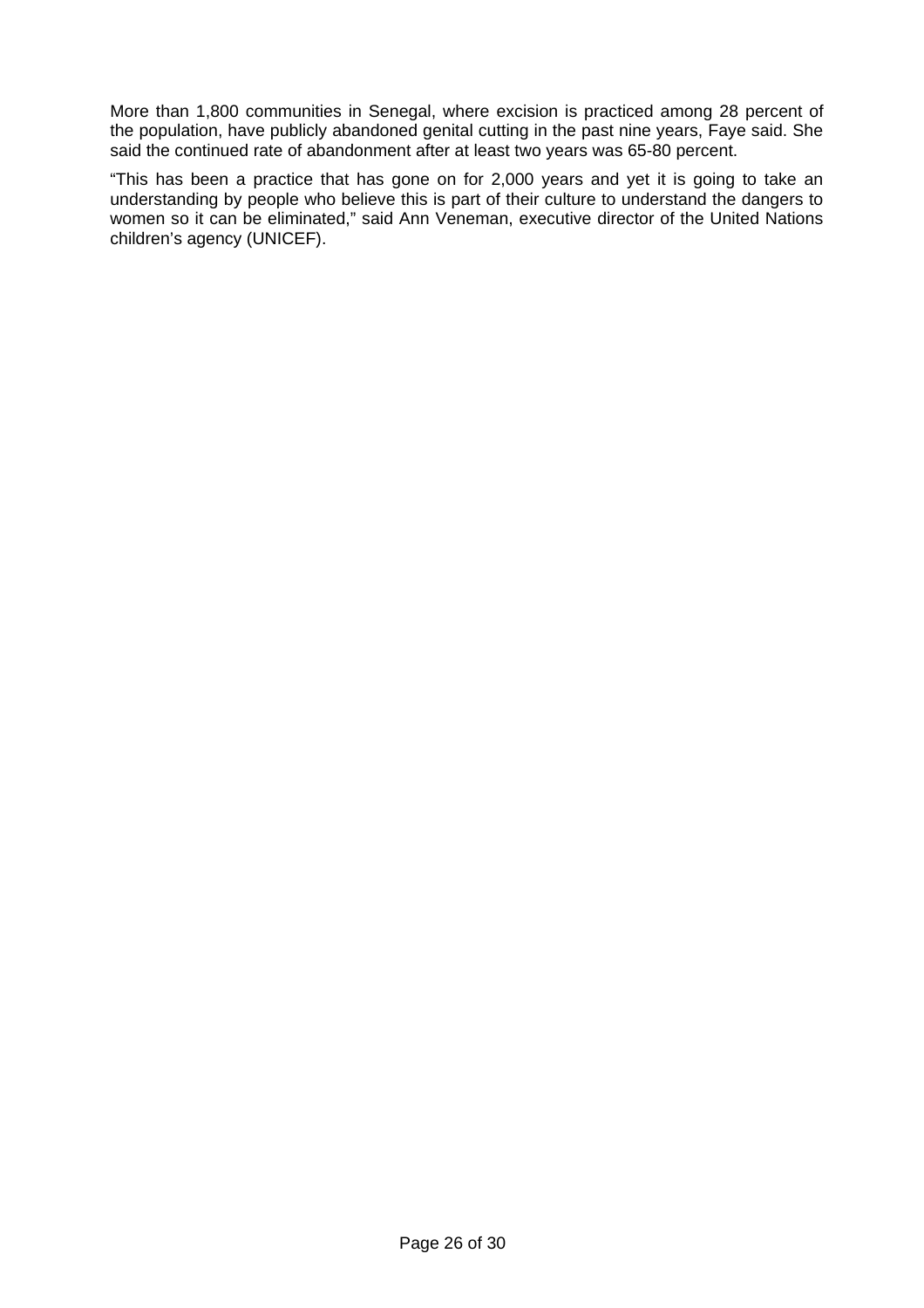# **Prevalence Profile and Legislation banning FGM in Africa**

These figures are offered only to give an indication of the scale the practice of FGM, they are figures for Africa, not for communities in the UK for which prevalence data is not available.

| <b>Country</b>                     | <b>Prevalence</b> | <b>Illegal / since</b>                                                      |
|------------------------------------|-------------------|-----------------------------------------------------------------------------|
| <b>Benin</b>                       | 30%               | Not yet                                                                     |
| <b>Burkino Faso</b>                | 72%               | 1996                                                                        |
| Cameroon                           | 20%               | None                                                                        |
| Chad                               | 60%               | Went before parliament in 2001, not yet in place                            |
| <b>Central African</b><br>Republic | 43%               | 1966                                                                        |
| Djibouti                           | 98%               | 1995                                                                        |
| Egypt                              | 97%               | 1959, there are grey areas, but in 1997 court upheld govt<br>banning of FGM |
| Eritrea                            | 90%               | No specific banning law for fear of driving the practice<br>underground     |
| Ethiopia                           | 90%               | 1994                                                                        |
| Gambia                             | Approx. 70%       | None                                                                        |
| Ghana                              | 15%               | 1994                                                                        |
| Guinea                             | 99%               | Late 1980's                                                                 |
| Guinea Bissau                      | Approx. 50%       | 1995 govt proposal to ban was defeated                                      |
| <b>Ivory Coast</b>                 | 45%               | 1998                                                                        |
| Liberia                            | 60%               | None                                                                        |
| Mali                               | 93%               | None, but draft legislation and govt campaigns against                      |
| Mauritania                         | 25%               | Not illegal, but banned in hospitals                                        |
| Niger                              | 5%                | Not yet, draft legislation                                                  |
| Nigeria                            | %                 | In some areas since 1999                                                    |
| Senegal                            | 20%               | 1999                                                                        |
| Sierra Leonie                      | 90%               | None                                                                        |
| Sudan                              | 91%               | 1956, rescinded in 1983. Opposed by govt but not in law                     |
| Somalia                            | 100%              | In some areas since 1999                                                    |
| Kenya                              | 38%               | 2001                                                                        |
| Tanzania                           | 18%               | 1998, however not enforced                                                  |
| Togo                               | 12%               | 1998                                                                        |
| Uganda                             | 5%                | Considering banning, children's legislation can be used                     |
| Yemen                              | 23%               | Not illegal, but banned in hospitals                                        |

Source: *Female Genital Mutilation: Treating the Tears, Haseena Lockhat (2004)*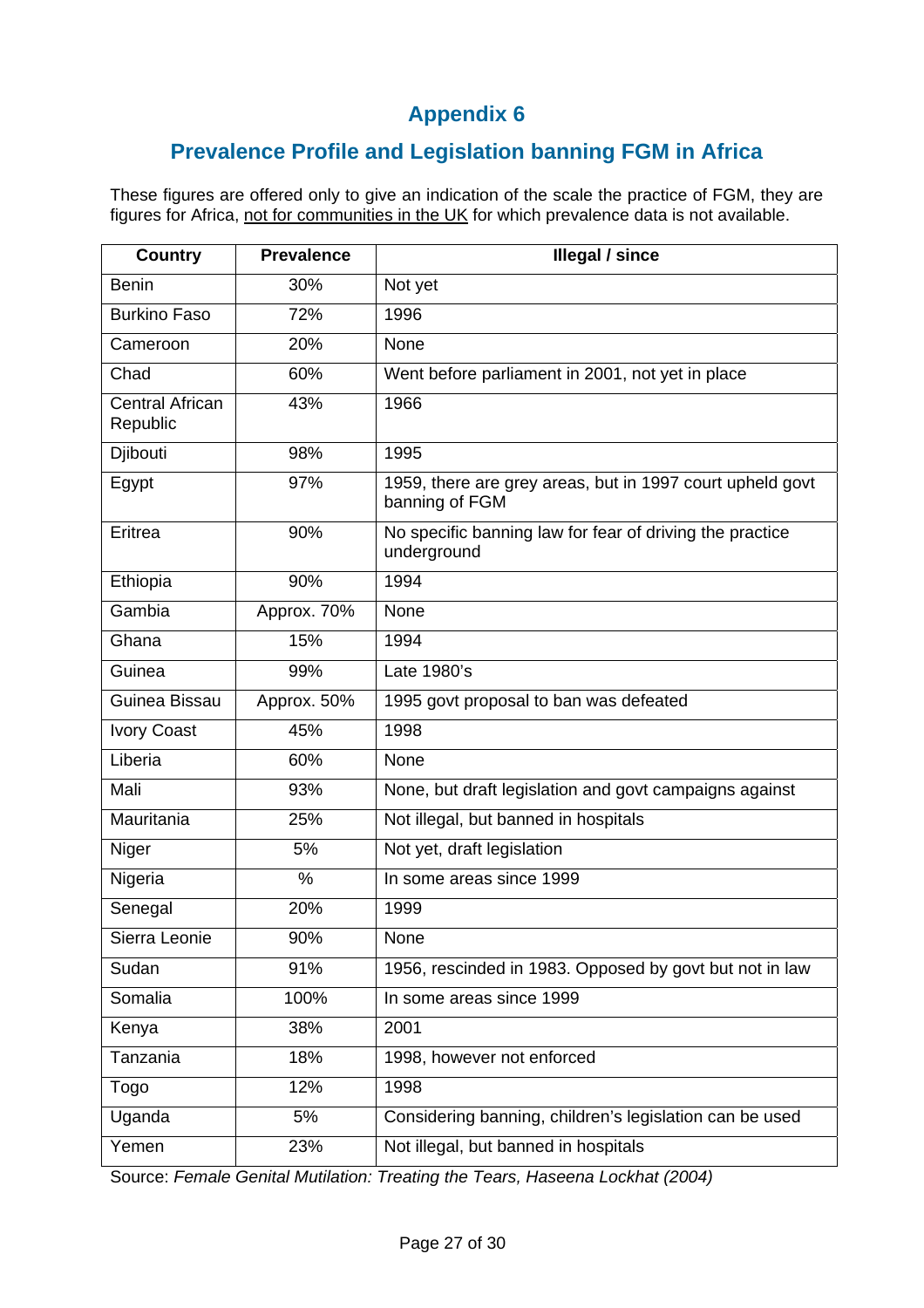# **Glossary of Terms**

- 1. Female Genital Mutilation is sometimes called female circumcision or female cutting.
- 2. Type 1, Female Genital Mutilation may be known to some communities as 'Sunna'. Sunna is an Islamic word used to describe an action by the Prophet Mohammed.
- 3. Infibulation is derived from the name given to the Roman practice of fastening a 'fibular' or 'clasp' through the large lips of a female genitalia (usually within marriage) in order to prevent illicit sexual intercourse.
- 4. De-infibulation is the name for having FGM reversed and opening the entry to the vagina again.
- 5. Re-infibulation is the term used when women seek to be restored to their previous state usually following child birth.
- 6. The term "closed" refers to type 3 Female Genital Mutilation where there is a long scar covering the vaginal opening. This term is particularly understood by the Somali and Sudanese communities.

# **References & Resources**

- 1. Female Genital Mutilation: Treating the Tears, Haseena Lockhat, 2004
- 2. Female Genital Mutilation, [Comfort Momoh,](http://www.worldcatlibraries.org/search?q=au%3AComfort+Momoh&qt=hot_author) 2005
- 3. Female Genital Mutilation Bill 2003
- 4. Human Rights Act (1998)
- 5. London Child Protection Procedures, Edition 2.
- 6. The Children Act. (1989) and the Children Act 2004
- 7. The Criminal Justice (Terrorism and Conspiracy) Act 1988.
- 8. Webb E., Hartley B. (1994) Female Genital Mutilation: a dilemma in child protection. Archives of the Diseases of Childhood 70: 441-444
- 9. Working Together to Safeguard Children A guide to inter-agency working to safeguard and promote the Welfare of Children. DOH (2006)
- 10. World Health Organisation, estimated prevalence rates of Female Genital Mutilation updated May 2001: [http://search.who.int/search?ie=utf8&site=default\\_collection&client=WHO&proxystyleshe](http://search.who.int/search?ie=utf8&site=default_collection&client=WHO&proxystylesheet=WHO&output=xml_no_dtd&oe=utf8&q=fgm) [et=WHO&output=xml\\_no\\_dtd&oe=utf8&q=fgm](http://search.who.int/search?ie=utf8&site=default_collection&client=WHO&proxystylesheet=WHO&output=xml_no_dtd&oe=utf8&q=fgm)
- 11. United Nations Convention on the Rights of the Child (1989)

#### **Resources for health professionals**

- 12. British Medical Association. Doctor's responsibilities in child protection cases. London: BMA, 2004.
- 13. Mwangi-Powell F (ed). Female genital mutilation: Holistic care for women. A practical guide for midwives. London: FORWARD, 2001.
- 14. FGM Royal College of Nursing Educational Resource for Nursing and Midwifery Staff 2006.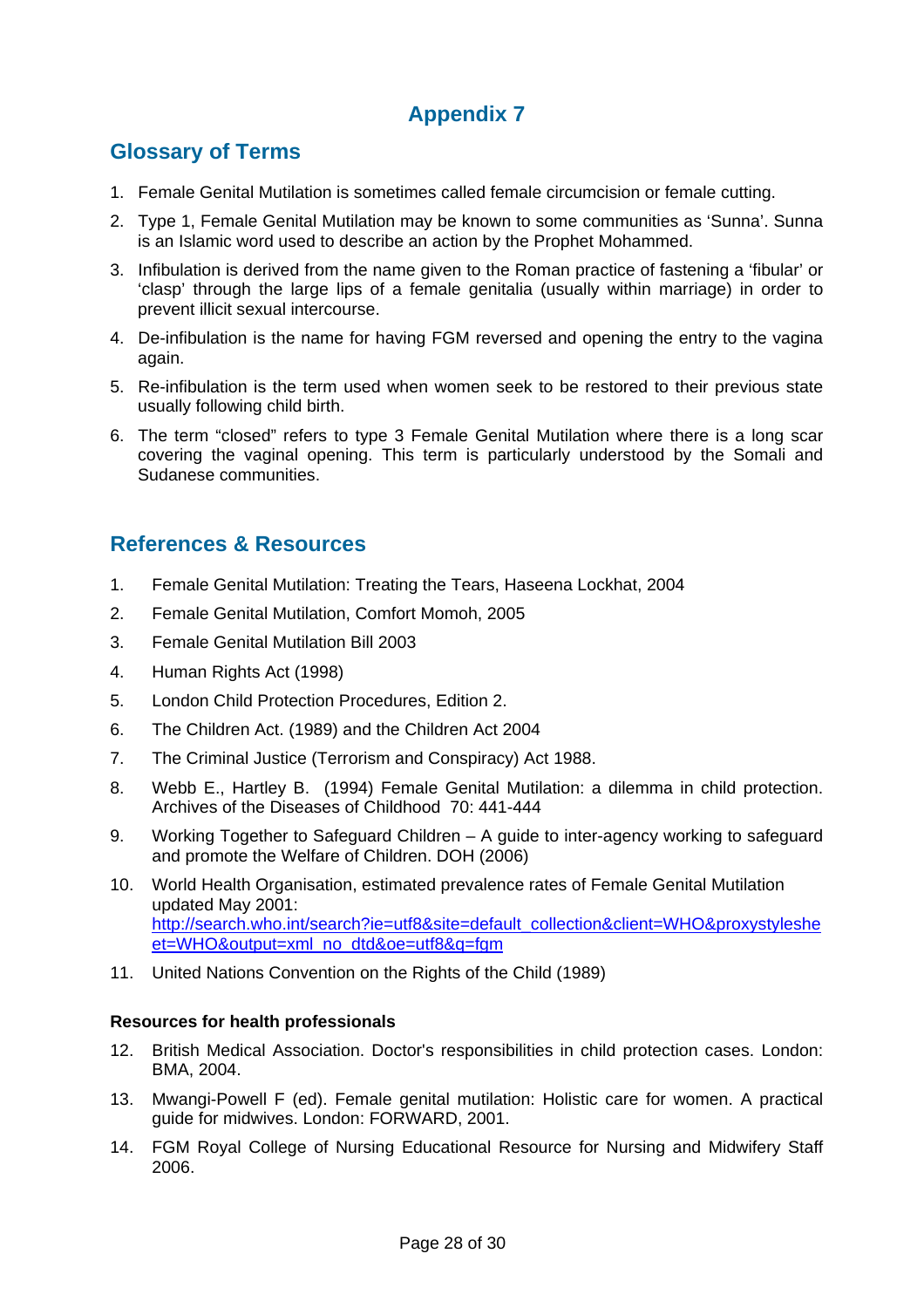- 15. Royal College of Midwives. Female genital mutilation (female circumcision). Position paper no. 21. London: Royal College of Midwives, 1998.
- 16. Royal College of Obstetricians and Gynaecologists. Setting Standards to improve women's health, Female genital Mutilation, Statement No 3 May 2003.
- 17. Royal College of Obstetricians and Gynaecologists. Female Circumcision (Female Genital Mutilation), June 1997.
- 18. Hedley R, Dorkenoo E. Child protection and female genital mutilation: Advice for health, education, and social work professionals. London: FORWARD, 1992.
- 19. Toubia N. Caring for women with circumcision: A technical manual for health care providers. New York: Rainbo, 1999.
- 20. World Health Organisation, 1997, Management of Pregnancy, Childbirth and the Postpartum Period, Report of a WHO Technical Consultation Geneva, 15-17 October 1997.
- 21. American College of Obstetricians and Gynaecologists. Female circumcision/female genital mutilation: Clinical management of circumcised women. Washington, DC: ACOG, 1999.
- 22. FORWARD Another form of abuse London: FORWARD, 1992. This video, produced by FORWARD with funding from the Department of Health, gives a general introduction to female genital mutilation and its health implications. It also includes an interview with a woman who had genital mutilation performed on her.

# **Agencies offering help and advice, and who may be able to put enquirers in contact with local women's groups**

#### **Foundation for women's research and development (FORWARD)**

Unit 4 765-767 Harrow Rd London NW10 5NY Tel: 020 8960 4000 Fax: 020 8960 4014 Email: [forward@forwarduk.org.uk](mailto:forward@forwarduk.org.uk) Internet: [www.forwarduk.org.uk - go there now](http://www.forwarduk.org.uk/)

#### **International planned parenthood federation**

Regent's College Inner Circle Regent's Park London NW1 4NS Tel: 020 7487 7900 Fax: 020 7487 7897 Email: [info@ippf.org](mailto:info@ippf.org) Internet: [www.ippf.org - go there now](http://www.ippf.org/)

#### **Black women's health and family support (BWHAFS)**

82 Russia Lane London E2 9LU Tel: 020 8980 3503 Fax: 020 8980 6314 Email: [bwhafs@btconnect.com](mailto:bwhafs@btconnect.com)